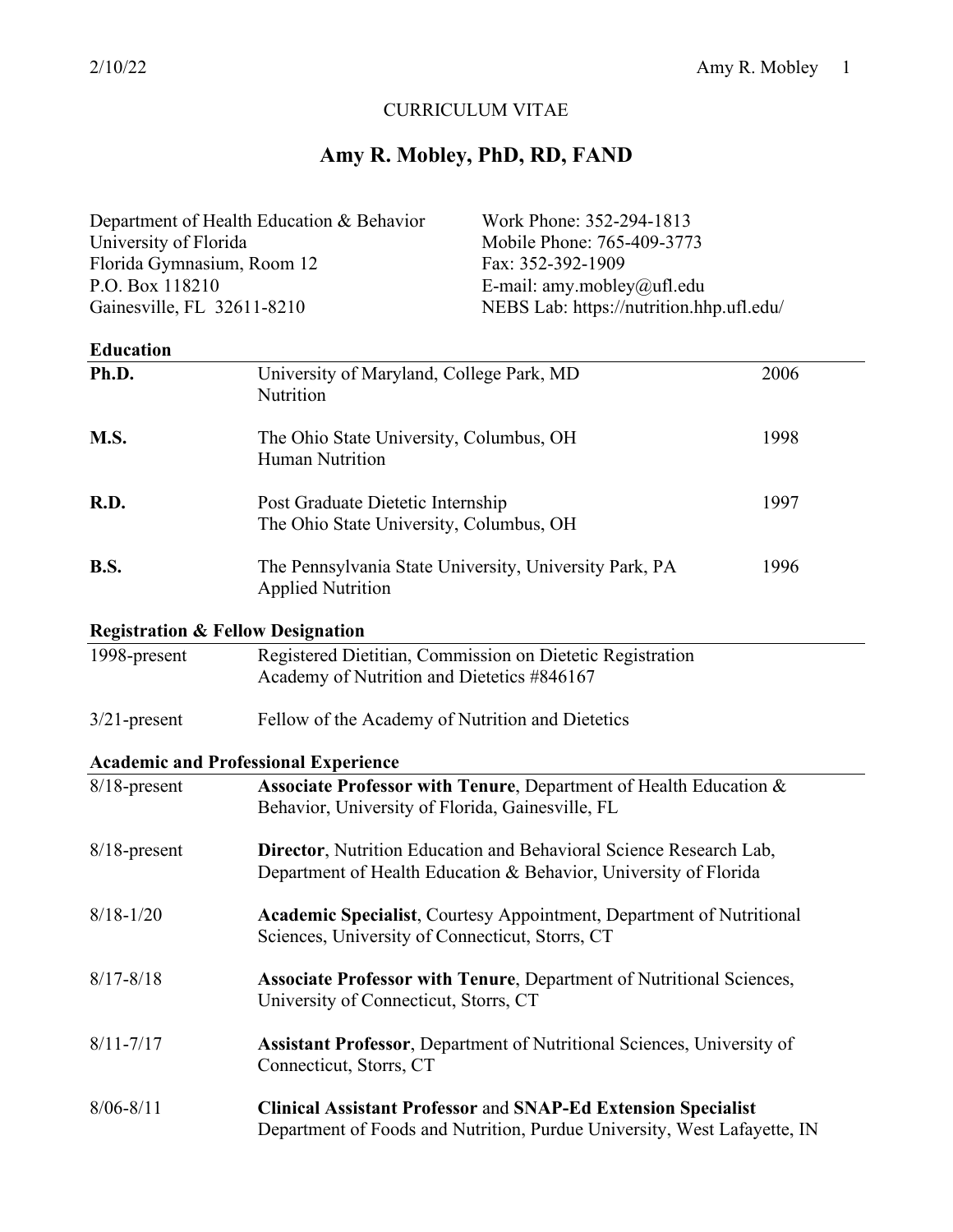| 2/10/22                                      | Amy R. Mobley<br>2                                                                                                                                                  |
|----------------------------------------------|---------------------------------------------------------------------------------------------------------------------------------------------------------------------|
| $8/02 - 1/06$                                | <b>Nutrition Scientist - Contractor, National Institutes of Health</b><br>Office of Dietary Supplements (ODS), Bethesda, MD                                         |
| $8/02 - 6/05$                                | <b>Graduate Teaching Assistant</b><br>Dept of Nutrition and Food Science, University of Maryland, College Park, MD                                                  |
| $6/03 - 8/04$                                | Lecturer<br>Dept of Nutrition and Food Science, University of Maryland, College Park, MD                                                                            |
| 10/00-8/02                                   | <b>Nutrition Communication Manager/Public Relations Manager</b><br>American Dairy Association & Dairy Council Mid East, Columbus, OH                                |
| $5/01 - 12/01$                               | Research Assistant, Bone Mass and Nutritional Status of Children with<br>Fracture Study, The Ohio State University Bone and Mineral Metabolism Lab,<br>Columbus, OH |
| $7/98 - 10/00$                               | <b>Nutrition Communication &amp; Program Coordinator</b><br>American Dairy Association & Dairy Council Mid East, Columbus, OH                                       |
| 5/97-9/97                                    | <b>Graduate Research Associate</b><br>Department of Human Nutrition, The Ohio State University                                                                      |
| $5/97 - 8/97$                                | <b>Graduate Research Associate</b><br>Women's Health Initiative (WHI) Research Study, The Ohio State University                                                     |
| $9/96 - 6/97$                                | <b>Graduate Teaching Associate</b><br>Department of Human Nutrition, The Ohio State University                                                                      |
| $9/95 - 5/96$                                | <b>Nutrition Counselor</b><br>Nutrition Clinic, The Pennsylvania State University                                                                                   |
| $9/94 - 5/96$                                | <b>Nutrition Peer Educator</b><br>Health Works Peer Education Program, The Pennsylvania State University                                                            |
| $9/95 - 5/96$                                | <b>HealthWorks Peer Educator Trainer</b><br>Health Works Peer Education Program, The Pennsylvania State University                                                  |
| <b>Affiliations and Special Appointments</b> |                                                                                                                                                                     |
| $5/19$ -present                              | Graduate Program Coordinator, Department of Health Education and<br>Behavior, University of Florida, Gainesville, FL                                                |
| $1/19$ -present                              | Affiliate, Anita Zucker Center for Excellence in Early Childhood Studies,<br>University of Florida, Gainesville, FL                                                 |
| $9/11$ -present                              | <b>Principal Investigator, Institute for Collaboration on Health, Intervention, and</b><br>Policy (InCHIP), University of Connecticut, Storrs, CT                   |
| $2/16$ -present                              | <b>Affiliate, Rudd Center for Food Policy &amp; Obesity, University of Connecticut</b>                                                                              |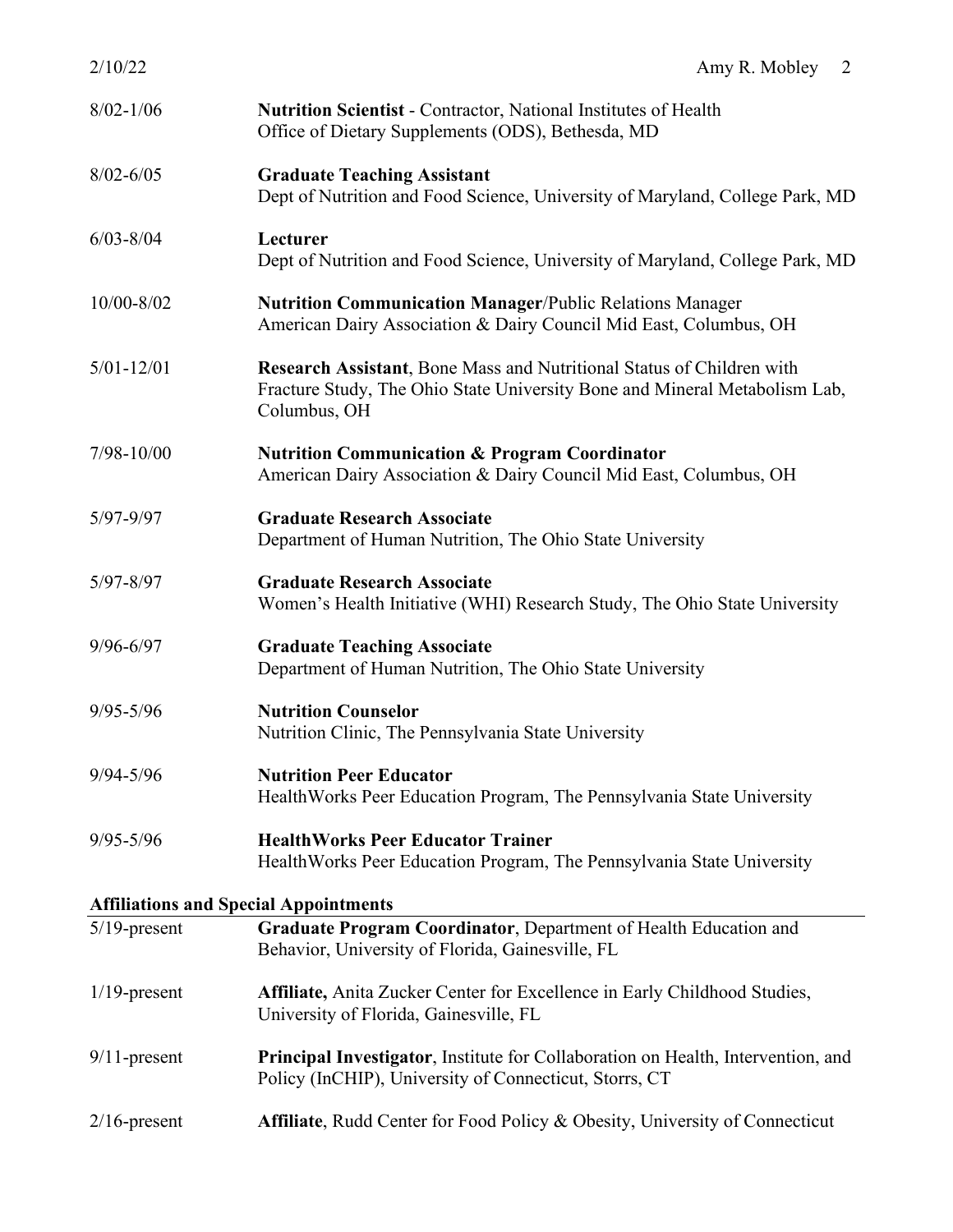| $1/16$ -present | <b>Affiliate, Collaboratory on School and Child Health, University of Connecticut</b>                            |
|-----------------|------------------------------------------------------------------------------------------------------------------|
| $12/14 - 8/18$  | <b>Affiliate, Center for Environmental Health and Health Promotion, University of</b><br>Connecticut, Storrs, CT |
| $9/10 - 8/11$   | <b>Faculty Associate, Center on Aging and the Life Course, Purdue University</b>                                 |
| $4/07 - 8/11$   | <b>Director</b> , Indiana's Food for the Hungry Program, Purdue University                                       |
| $3/01 - 8/02$   | Media Spokesperson Ambassador<br>National Dairy Council, Rosemont, IL                                            |

# **Honors and Awards**

| поногу ани түүдгиз |                                                                                      |  |
|--------------------|--------------------------------------------------------------------------------------|--|
| 2022               | Silver Author Recognition Award, Journal of Nutrition Education and Behavior         |  |
| 2021               | Nutrition Education Research Award, Society for Nutrition Education and Behavior     |  |
| 2021               | Fellow, Academy of Nutrition and Dietetics                                           |  |
| 2021               | Silver Author Recognition Award, Journal of Nutrition Education and Behavior         |  |
| 2020               | Silver Author Recognition Award, Journal of Nutrition Education and Behavior         |  |
| 2019               | Nutrition Education and Behavioral Sciences Research Interest Section Mid-Career     |  |
|                    | Award, American Society for Nutrition                                                |  |
| 2016               | Kinsman Excellence in Teaching Award, College of Agriculture, Health and Natural     |  |
|                    | Resources, University of Connecticut                                                 |  |
| 2015               | Dannon Institute Early Career Nutrition Leadership Institute                         |  |
| 2015               | Weight Management Dietetic Practice Group Speaker Travel Award, Academy              |  |
|                    | of Nutrition and Dietetics                                                           |  |
| 2012               | Jeanne M. Priester Award for "All 4 Kids" Outstanding Statewide/Multi-State Program  |  |
| 2011               | Seed for Success, Excellence in Research Award, Purdue University                    |  |
| 2011               | Nutrition Education for the Public (NEP) Award for Excellence, NEP Dietetic Practice |  |
|                    | Group, American Dietetic Association                                                 |  |
| 2011               | Award for Excellence in Distance Learning, Non-Credit Course, Purdue University      |  |
| 2010               | Teaching for Tomorrow Award Fellow, Purdue University                                |  |
| 2010               | Nominee, Charles B. Murphy Outstanding Undergraduate Teaching Award, Purdue          |  |
|                    | University                                                                           |  |
| 2010               | Mary L. Matthews Undergraduate Teaching Award, College of Consumer and Family        |  |
|                    | Sciences, Purdue University                                                          |  |
| 2009               | Outstanding Teaching Award, Department of Foods and Nutrition, Purdue University     |  |
| 2006               | Dean's Dissertation Fellowship, The Graduate School, University of Maryland          |  |
| 2006               | Penn State Nutrition & Dietetics Alumni Society MACS (Mentoring, Awards,             |  |
|                    | Communications, Social/Professional events) Award                                    |  |
| 2006               | Jacob K. Goldhaber Travel Grant, The Graduate School & Department of Nutrition and   |  |
|                    | Food Science, University of Maryland                                                 |  |
| 2005               | Mary Swartz Rose Memorial Graduate Scholarship, American Dietetic Association        |  |
|                    | (ADA) Foundation                                                                     |  |
| 2005               | Returning Graduate Student Scholarship Award, Maryland Dietetic Association          |  |
|                    | Foundation                                                                           |  |
| 2004               | Mead Johnson/Bristol Myers Squibb Scholarship, ADA Foundation                        |  |
| 2004               | Eleanora Sense Memorial Scholarship, ADA Foundation                                  |  |
| 2004               | Graduate Research Interaction Day, University-wide competition, University of        |  |
|                    | Maryland, 2 <sup>nd</sup> Place, Social & Behavioral Sciences Category               |  |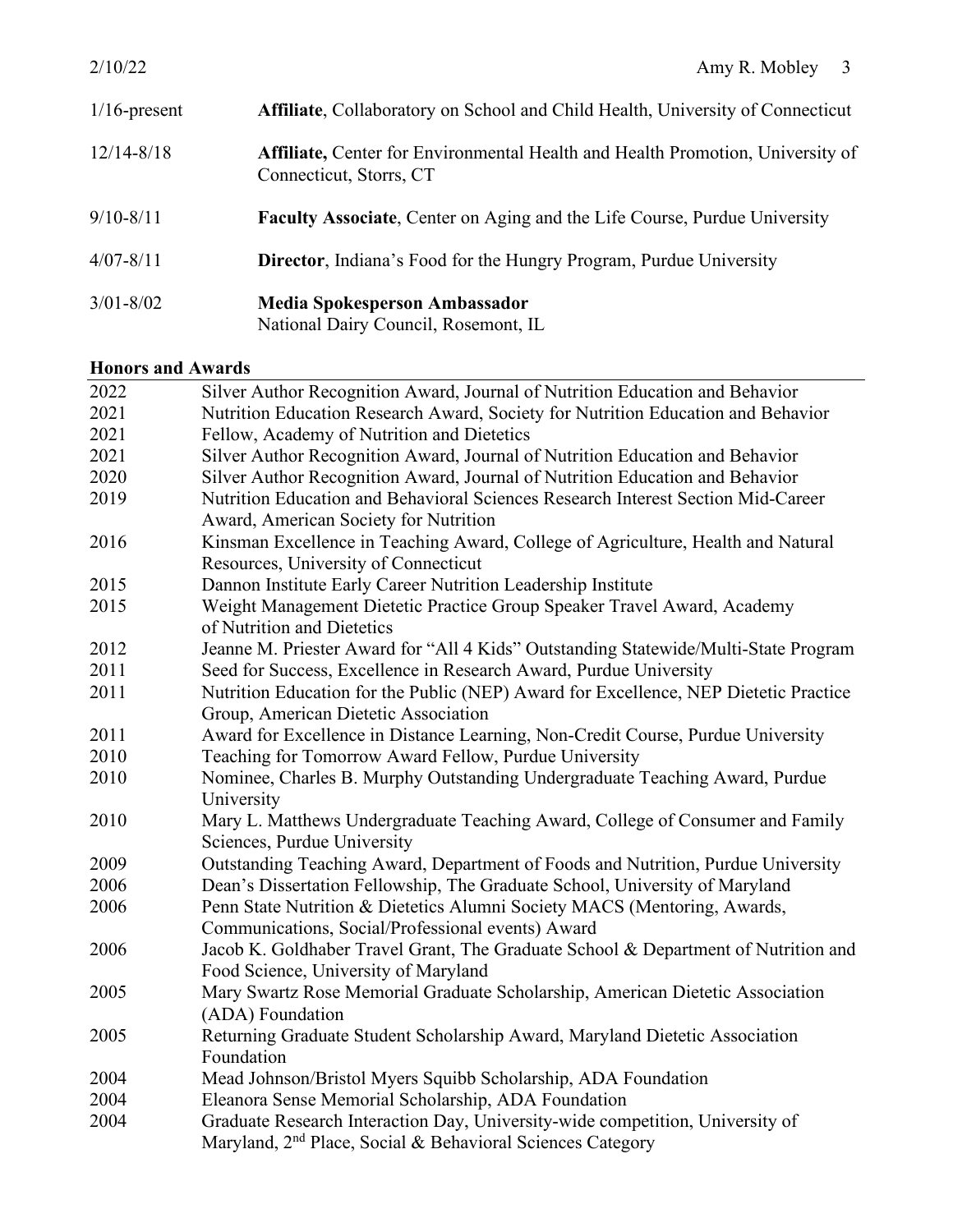| 2003 | Annual Nutrition Research Poster Competition, Dept. of Nutrition and Food Science, |
|------|------------------------------------------------------------------------------------|
|      | University of Maryland, 1 <sup>st</sup> Place, New Students Category               |
| 2002 | Distinguished Service Award, American Dairy Association & Dairy Council Mid East   |
| 2001 | Recognized Young Dietitian of the Year (Ohio), American Dietetic Association       |
| 2001 | Emerging Professional Award, College of Health and Human Development Alumni,       |
|      | The Pennsylvania State University                                                  |
| 1999 | Outstanding Dietetic Intern Award (Ohio), American Dietetic Association            |
| 1995 | Penn State University Health and Human Development Honor Society                   |
|      |                                                                                    |

#### **Grants and Contracts**

#### **External Grants:**

- 1. "Peer Support for Weight Loss Maintenance" (July 1, 2017-June 30, 2022); **Co-I: Amy R. Mobley**: NIH R01DK111232 (PI: Tricia Leahey) **\$3,890,568 total costs**
- 2. "Development and pilot testing of mHealth enhancements for a father-focused childhood obesity prevention program" (June 1, 2017-Dec 31, 2021); **PI: Amy R. Mobley:** USDA, NIFA, AFRI Childhood Obesity Prevention Challenge Area, **\$150,000 total costs**
- 3. "Father-Focused Nutrition and Parenting Program to Help Prevent Childhood Obesity in Preschool Age Children" (May 1, 2016 – April 30, 2019); **PI: Amy R. Mobley**: NICHD/ R21HD087817, **\$419,800 total costs**
- 4. "Development and Evaluation of Nutrition Communication Strategies to Prevent Early Childhood Obesity" (October 1, 2017-September 30, 2018); **PI: Amy R. Mobley**: USDA Hatch grant, **\$11,121 direct costs**
- 5. "Get Fruved: A peer-led, train-the-trainer social marketing intervention to increase fruit and vegetable intake and prevent childhood obesity", (August 1, 2017 – July 31, 2019); **PI: Amy R. Mobley**: USDA, National Institute of Food and Agriculture (NIFA) AFRI contract award from University of Tennessee (PI: Sarah Colby), **\$3,000 total costs**
- 6. "Northeastern Women and Children's Health Network Planning Grant." 2017 **Co-I: Amy R. Mobley.** Northeast Extension Directors (NEED)/Northeastern Regional Association of State Agricultural Experiment Stations (NERA). (PI: Lindiwe Sibeko, UMass), **\$1,600 total costs**
- 7. "Bridging the Gap: Summer Experiential Learning in Food and Nutrition." (Feb 1, 2016-Jan 31, 2019); **Co-I: Amy R. Mobley**: USDA, NIFA (PI: Hedley Freake) **\$275,746 total costs**
- 8. "Development of evidence-based child feeding messages to prevent obesity in early childhood." (October 1, 2015-September 1, 2017); **PI: Amy R. Mobley**: Child Health and Development Institute of Connecticut, Inc., **\$75,703 total costs**
- 9. "Evaluation of nutrition education efforts to prevent childhood obesity from preconception to preschool in low-income families" (October 1, 2012-September 30, 2017); **PI: Amy R. Mobley**: USDA Hatch grant, **\$71,900 direct costs**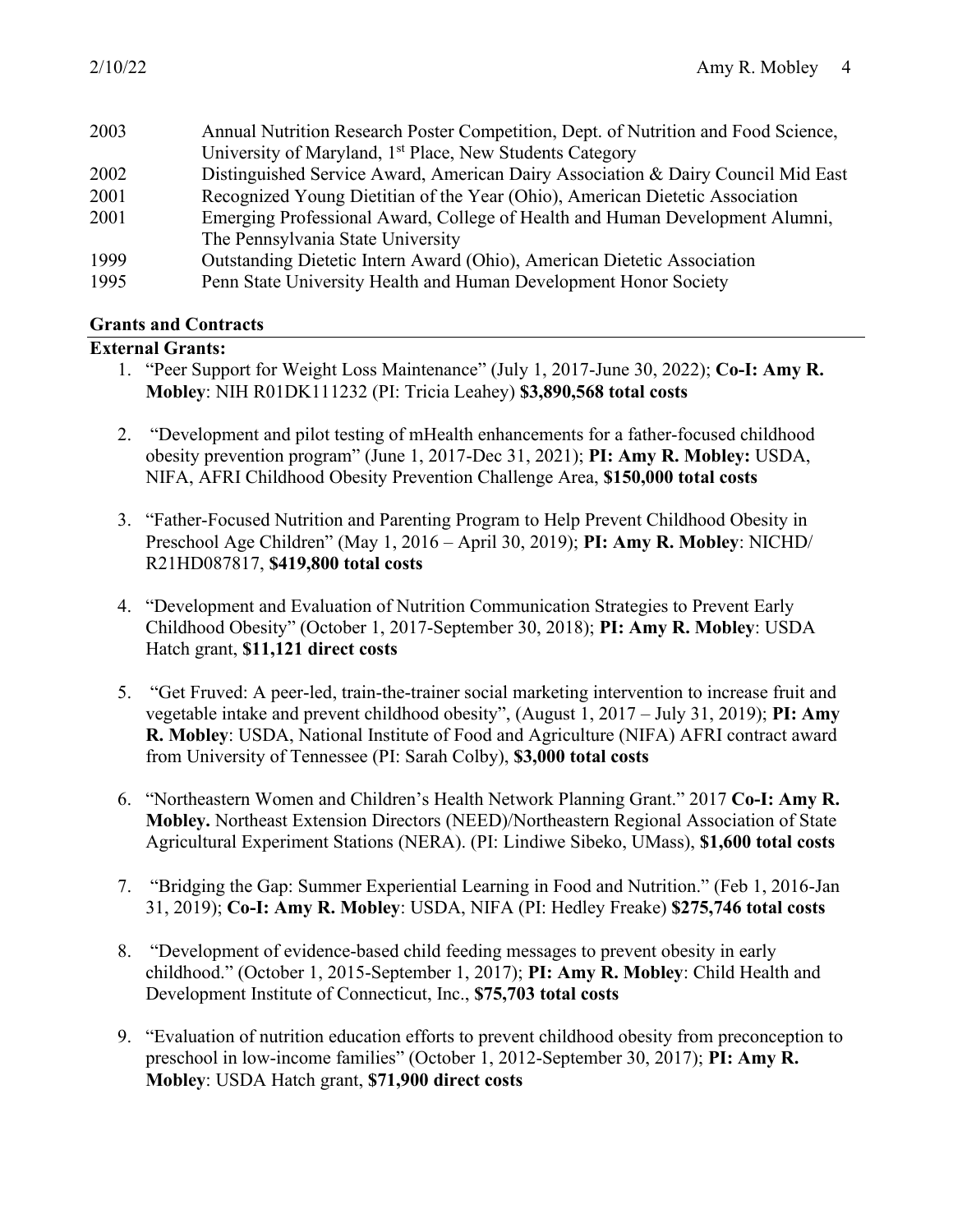- 10. "Mobilizing Rural Communities to Assess and Improve the Ecological Environment to Prevent Childhood Obesity" (March 1, 2011-March 14, 2017); **Co-PI: Amy R. Mobley**: USDA, NIFA, AFRI, **\$260,674 total costs for Co-PI** (PI: Paula Peters, Kansas State University, **\$4,500,000 total costs)**
- 11. "Test of a theory-based weight loss program for couples: Project TEAMS"(December 1, 2014- November 30, 2016); **Co-I: Amy R. Mobley**: NIH/1R21HL125157 (PI: Amy Gorin) **\$432,705 total costs**
- 12. "All 4 Kids: Resiliency in an Obesogenic Environment" (March 1, 2010-February 28, 2015); **Subcontract PI: Amy R. Mobley**: USDA, NIFA, AFRI, **\$36,056** for subcontract (PI: Madeleine Sigman-Grant, University of Nevada, **\$1,100,000 total costs**)
- 13. "Indiana's Food for the Hungry" (April 1, 2007-August 5, 2011); **PI: Amy R. Mobley**, State of Indiana: USDA/The Emergency Food Assistance Program, **\$412,213 total costs**

#### **Internal Grants:**

- 1. "An enhanced home visitation program to prevent early childhood obesity in at-risk families" (June 1, 2020-June 1, 2021); **PI: Amy R. Mobley**, Mowery Innovative Research Initiative Fellowship, UF College of Health and Human Performance, **\$7,500**
- 2. "Development and usability testing of a mobile app to educate parents of 0 to 2 year olds about optimal early child feeding practices" (December 10, 2018-Sept 30, 2020); **PI: Amy R. Mobley**, UF CTSI Research Pilot Award, **\$24,224**
- 3. "Evaluating the impact of local foods on elementary school students' nutrition behaviors" (June 19, 2017 – June 18, 2018); **PI: Amy R. Mobley**: UConn Collaboratory on School and Child Health, **\$10,000**
- 4. "Formative research to inform interventions for Latino parents of young children" InCHIP Office of Public Engagement Seed grant for Community Engaged Research. (June 1, 2017-May 31, 2019) **Co-I: Amy R. Mobley** (PI: Kim Gans), **\$15,000**
- 5. "Examining Food Insecurity, Depression, and Weight-Related Attitudes of Low-Income Mothers and Fathers" (May 8, 2017-August 25, 2017); **PI: Amy R. Mobley** mentor to Emily Taylor: Summer Undergraduate Research Fund Award, **\$3,500**
- 6. "A Poverty Simulation to enhance students' attitudes and beliefs about nutritionally vulnerable individuals in the community." (January 1, 2016-June 30, 2016); **PI: Amy R. Mobley**: UConn Provost's Teaching Innovation Mini Grant, **\$2,635**
- 7. "Through a closer lens: Do cohabiting parents of young children interpret, perceive and cope with household food security issues differently?" (October 1, 2015-June 30, 2016); **PI: Amy R. Mobley**: UConn Scholarship Facilitation Fund, **\$1,960**
- 8. "Breaking through barriers that prevent low-income families from meeting the Dietary Guidelines for fruit, vegetables and whole grains: A novel behavioral-based approach translated to the community" (March 20, 2012-August 31, 2016); **PI: Amy R. Mobley**: Diet and Health Initiative, University of Connecticut, **\$50,000**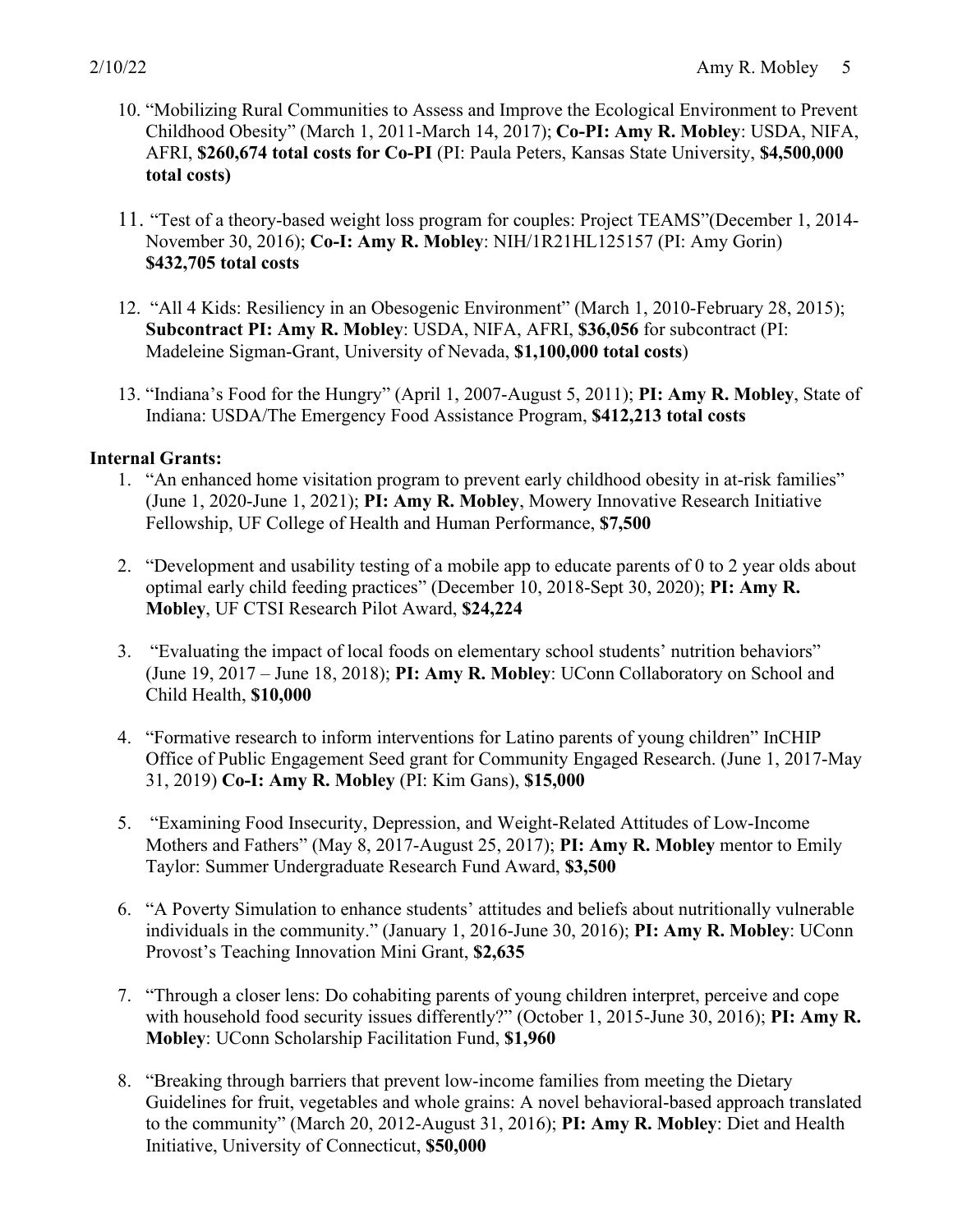- 9. Center for Health, Intervention and Prevention (CHIP) Grant Development Summer Stipends for Junior Faculty; **PI: Amy R. Mobley**, summer 2015, **\$2,500**
- 10. "The Forgotten Parent: Paternal Influences on Young Children's Eating Behaviors" University of Connecticut, Center for Health, Intervention and Prevention (CHIP), New Investigator Grant (April 1, 2013-June 30, 2015); **PI: Amy R. Mobley, \$7,500**
- 11. "Thinking Big about Obesity: Building Team Science Initiatives at UConn and UConn Health" Connecticut Institute for Clinical and Translational Science (CICATS) Core Interest Group Seed Grants, Center for Health, Intervention and Prevention (CHIP) Obesity Research Interest Group (November 27, 2013-June 30, 2014) **Co-PI: Amy R. Mobley** (PI: Amy Gorin, **\$30,000**)
- 12. "Exploring the Influence of Paternal Race/Ethnicity, Education Level, and Child Gender on Paternal Feeding Style" Summer Undergraduate Research Fund Award (SURF) (May 27, 2013-August 16, 2013), **PI: Amy R. Mobley** to mentor Rebecca Albanese, **\$2400**
- 13. "Dad and Me: A formative research project to determine scope and feasibility of a fatherfocused childhood obesity prevention program" (July 1, 2012-June 30, 2013); **PI: Amy R. Mobley**: UConn Research Foundation, Large Faculty Grant, **\$24,977** direct costs
- 14. "Determining the Key Drivers to Successful Implementation of School Wellness Policies in Preventing Childhood Obesity" (May 5, 2011-November 5, 2011); **Co-I: Amy R. Mobley**: Indiana CTSI Purdue Project Development Team, **\$10,000** (PI: Sharon Christ, Purdue University, Department of Human Development and Family Studies/Statistics)
- 15. "Beyond 5-A-Day: An Examination of Memorable Messages within a Fruit and Vegetable Intervention for Low-Income African Americans." (June 1, 2010-May 31, 2011); **PI: Amy R. Mobley**: Purdue Research Foundation (PRF) Research Grant, **\$16,795**

#### **Publications** (Current: 48 peer reviewed, 62 abstracts)

\*denotes graduate or undergraduate student advisee; # denotes corresponding or senior author

#### **Peer reviewed:**

- 1. **Mobley A.R.**, Gans K.M., Adamsons K., Huedo-Medina T.B. Feasibility, Acceptability, and Preliminary Outcomes of a Father-Focused Childhood Obesity Prevention Program for Low-Income Families with Preschool-Age Children. *Child Obes* (accepted February 2022)
- 2. Heller R.L.\*, Chiero J.D.\*, Trout N., **Mobley A.R.** # . A qualitative study of providers' perceptions of parental feeding practices of infants and toddlers to prevent childhood obesity. *BMC Public Health*. 2021 Jun 30;21(1):1276. doi: 10.1186/s12889-021-11305-7. PMID: 34193104.
- 3. Taylor E.A.\*, Foster J.S.\*, Mobley A.R<sup>#</sup>. Examining factors related to the food insecurityobesity paradox in low-income mothers and fathers. *Food and Nutrition Bulletin*, Epub ahead of print 2021 May 18. https://doi.org/10.1177%2F03795721211011133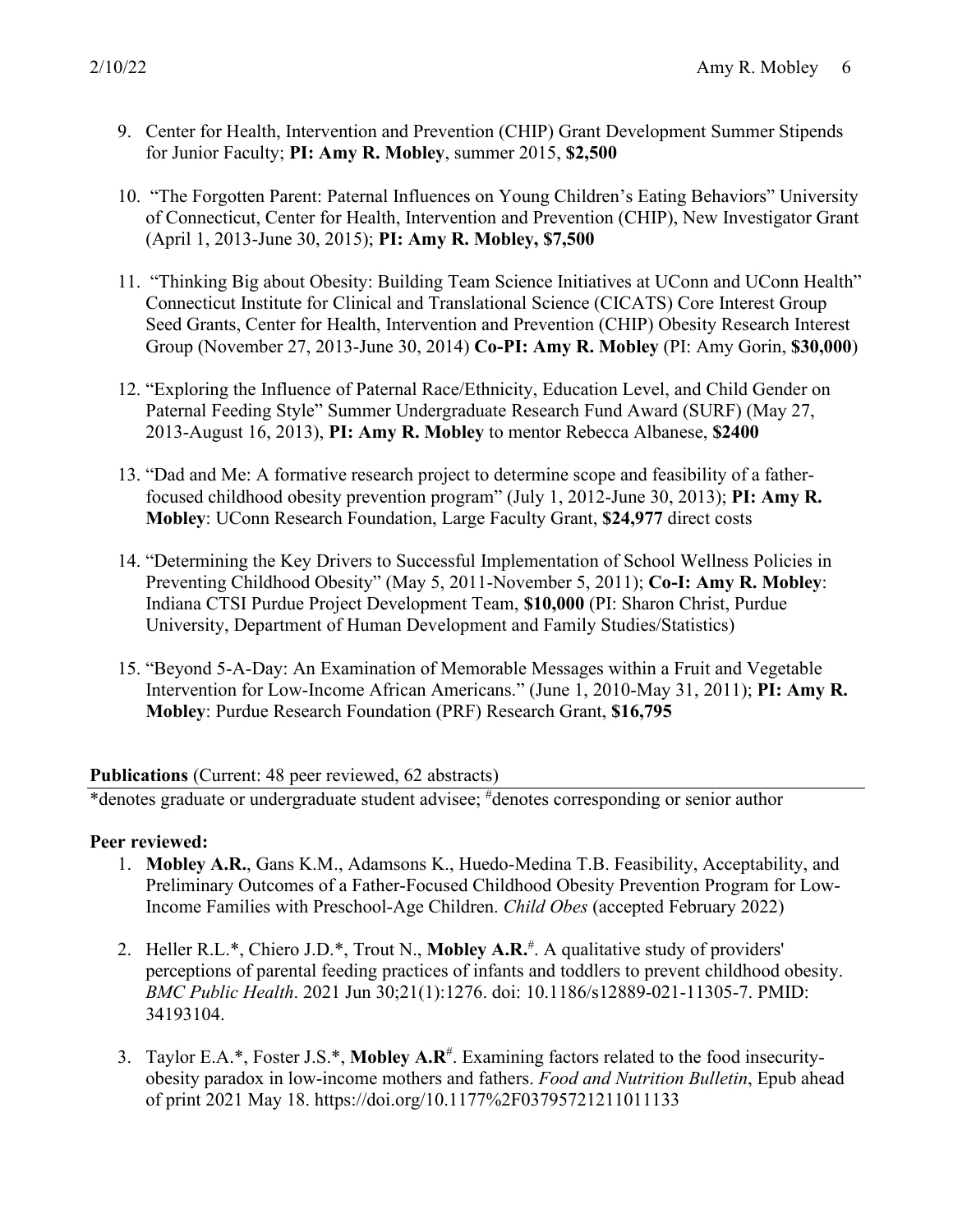- 4. Heller R.L.\*, Mobley A.R.<sup>#</sup> Development and qualitative pretesting of child feeding and obesity prevention messages for parents of infants and toddlers. *J Acad Nutr Diet*, Epub ahead of print 2021 Mar 11. https://doi.org/10.1016/j.jand.2021.02.004
- 5. Chiero J.D.\*, **Mobley A.R.#** Evaluation of a Farm-to-School intervention to improve locally grown vegetable choices of low-income, primary school students. *J Sch Health,* Epub ahead of print 2021 Mar 25. https://doi.org/10.1111/josh.13019
- 6. Jensen J. D., Giorgi E. A., Jackson J. R., Berger J., Katz R.A., & **Mobley A.R.** Revisiting nutrition backlash: Psychometric properties and discriminant validity of the nutrition backlash scale. *Nutrition*. 2020 Oct;78:110949. doi: 10.1016/j.nut.2020.110949. Epub 2020 Jul 31. PMID: 32871324; PMCID: PMC7508894.
- 7. Foster J.S.\*, Schwartz M.B., Grenier R.S., Burke M.P., Taylor E.A.\*, **Mobley A.R**. # A pilot examination of the inter-rater reliability of the 18-item Household Food Security Module between cohabiting mothers and fathers. *Translational Behavioral Medicine*, 2020 Dec; 10(6):1306-1311. https://doi.org/10.1093/tbm/ibaa036
- 8. Gorin A.A., Powers T.A., Gettens K., Talea Cornelius T., Koestner R., **Mobley A.R.**, Pescatello L.S., Huedo-Medina T.B.. A randomized controlled trial of a theory-based weight loss program for couples. *Health Psychol*, 2019 Dec 2. doi: 10.1037/hea0000808. [Epub ahead of print] PubMed PMID: 31789558.
- 9. Taylor EA\*, Foster JS\*, Mobley A.R<sup>#</sup>. A qualitative investigation of body weight and weight loss-related attitudes of mothers and fathers in the context of food insecurity. *Eat Weight Disord.* 2019 Nov 5. doi: 10.1007/s40519-019-00804-7. [Epub ahead of print] PubMed PMID: 31691198.
- 10. Vollmer R.L., Adamsons K., **Mobley A.R**. # Recruitment, Engagement, and Retention of Fathers in Nutrition Education and Obesity Research. *J Nutr Educ Behav***.** 2019 Oct;51(9):1121-1125. doi: 10.1016/j.jneb.2019.07.006. Epub 2019 Aug 2.
- 11. Heller R.L.\*, Chiero J.D.\*, Puglisi M., **Mobley A.R.#** Feeding Infants and Toddlers: A Qualitative Study to Determine Parental Education Needs. *Child Obes*. 2019 Oct;15(7):443- 450. doi: 10.1089/chi.2019.0024. Epub 2019 Jul 23.
- 12. Chea M<sup>\*</sup>, Mobley A.R.<sup>#</sup> Factors Associated with Identification and Consumption of Whole-Grain Foods in a Low-Income Population. *Curr Dev Nutr*. 2019 May 16;3(7):nzz064. doi: 10.1093/cdn/nzz064. eCollection 2019 Jul. PubMed PMID:31231712; PubMed Central PMCID: PMC6581827.
- 13. Chea M\*, **Mobley A.R**. # Interpretation and Understanding of the Dietary Guidelines for Americans Consumer Messages Among Low-Income Adults. *J Am Coll Nutr*. 2019 May 14:1- 9. doi: 10.1080/07315724.2019.1610918. [Epub ahead of print] PubMed PMID: 31084517.
- 14. Foster JS\*, Grenier RS, Taylor EA\*, **Mobley A.R**. # Discourse Analysis: A Novel Analytical Technique for Qualitative Nutrition Research. *J Nutr Educ Behav*. 2019 May 7. pii: S1499-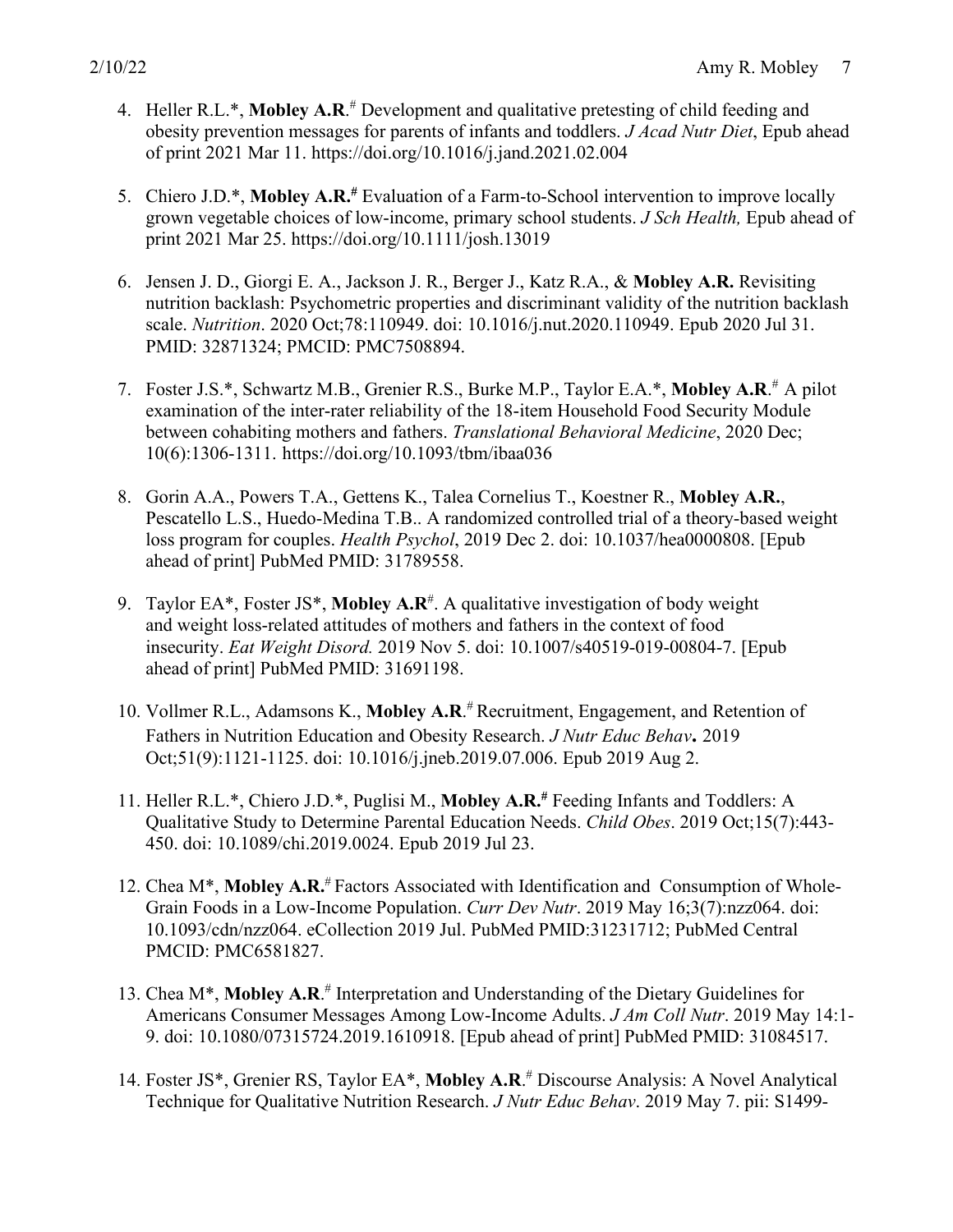4046(19)30175-7. doi: 10.1016/j.jneb.2019.04.006. [Epub ahead of print] PubMed PMID: 31076340.

- 15. Heller RL**\***, **Mobley A.R**. **#** Instruments assessing parental responsive feeding in children ages birth to 5 years: A systematic review. *Appetite.* 2019 Jul 1;138:23-51. doi: 10.1016/j.appet.2019.03.006. Epub 2019 Mar 7.
- 16. Foster J.S.\*, Schwartz M.B., Grenier R.S., Burke M.P., Taylor E.A.\*, **Mobley A.R**. # A qualitative investigation into the USDA 18-item Household Food Security Survey Module: Variations in interpretation, understanding and report by gender. *J Public Affairs.* 2018; e1861. https://doi.org/10.1002/pa.1861.
- 17. Rockler BE, Procter SB, Contreras D, Gold A, Keim A, **Mobley A.R.**, Oscarson R, Peters P, Remig V, Smathers C. Communities partnering with researchers: An evaluation of coalition function in a community-engaged research approach. *Progress in Community Health Partnerships: Research, Education, and Action.* Spring 2019:13(1):105-114. *Project MUSE*, doi:10.1353/cpr.2019.0013
- 18. Foster J.S.\*, Adamsons K., Vollmer R.L., **Mobley A.R**. # A pilot study to investigate the relationship of food security status and nutrition assistance program participation with parental feeding style and child body mass index in low-income mothers and fathers of preschool age children. *Journal of Hunger & Environmental Nutrition.* 2018. doi:10.1080/19320248.2018.1491363. [Epub ahead of print]
- 19. Gold AL, Bennett K, Jansen RJ, **Mobley A.R.**, Procter SB, Smathers C, Contreras D, Peters P, Keim A, Oscarson R. Ripple Effects of the Communities Preventing Childhood Obesity Project. *Health Promot Pract.* 2018 Aug 17:1524839918788581. doi: 10.1177/1524839918788581. [Epub ahead of print]
- 20. Gorin A.A., Powers T.A., Gettens K., Cornelius T., Koestner R., **Mobley A.R**., Pescatello L., Huedo Medina T. Project TEAMS (Talking about Eating, Activity, and Mutual Support): a randomized controlled trial of a theory-based weight loss program for couples. *BMC Public Health*. 2017 Sep 29; 17(1):749.
- 21. Vollmer R.L.\*, **Mobley A.R. #** Comparing Low-income Mothers' and Fathers' Concern for Young Children's Weight. *J Pediatr Nurs*. 2017; 37:97-100.
- 22. Vollmer R.L.\*, Adamsons K., Foster J.S.\*, **Mobley A.R**. # How Are Fathers' Demographic Characteristics Related to Preschool Age Children's Weight and Obesity Risk Factors? *Ecol Food Nutr*. 2017; 53(5):381-392.
- 23. Musaad SM, Speirs KE, Hayes JT, **Mobley A.R.**, Fitzgerald N, Jones BL, VanBrackle A, Sigman-Grant M. The impact of environmental, parental and child factors on health-related behaviors among low-income children. *Appetite.* 2017 May 1;112:260-271.
- 24. Scherr R., Laugero K., Graham D., Cunningham B., Jahns L., Lora K., Reicks M., **Mobley A.R.** # Innovative techniques for evaluating behavioral nutrition interventions. *Adv Nutr.* 2017 Jan 17; 8(1):113-125.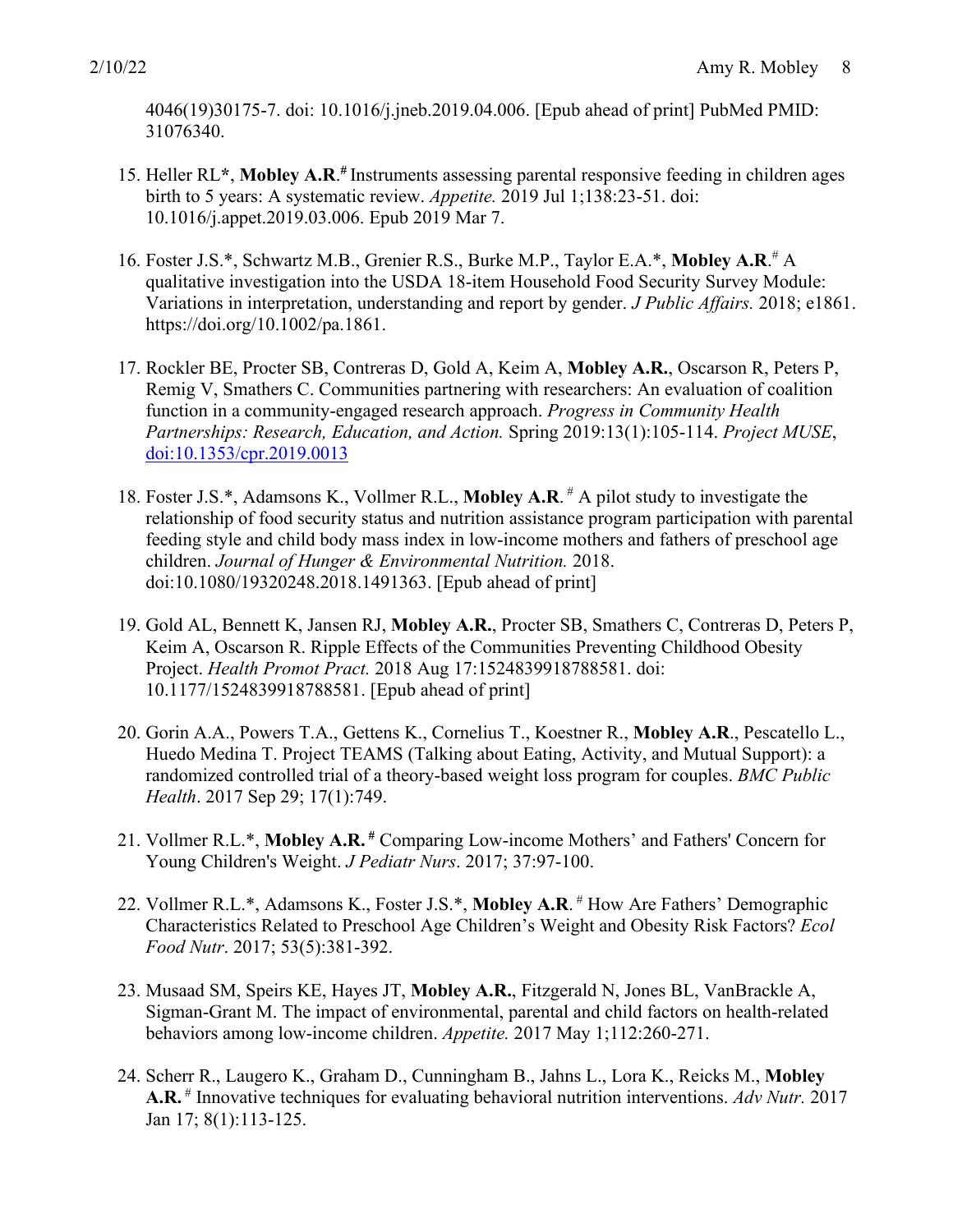- 25. Avila B.\*, Contreras D., **Mobley A.R.**# **,** Peters P. Are parental rules associated with lowincome rural children's consumption of fruits and vegetables in the Midwest? *J Hunger Environ Nutr.* 2017; 12(4):544-553.
- 26. Peters P., Gold A., Abbott A., Contreras D., Keim A.**,** Oscarson R., Procter S., Remig V., Smathers C., **Mobley A.R.**# A quasi-experimental study to mobilize rural low-income communities to assess and improve the ecological environment to prevent childhood obesity. *BMC Public Health.* 2016 May 4;16(1):376.
- 27. Buro B., Contreras D., Keim A., **Mobley A.R.,** Oscarson R., Peters P., Procter S., Remig V., Smathers C., Gold A. An ecological approach to exploring rural food access and active living for families with preschoolers. *J Nutr Educ Behav*. 2015;47:548-554.
- 28. Davis L.A.<sup>\*</sup>, Morgan S.E., **Mobley A.R.** <sup>#</sup> The utility of the memorable messages framework as an intermediary evaluation tool for fruit and vegetable consumption in a nutrition education program. *Health Education & Behavior* 2016, 43(3): 321–327.
- 29. Foster J.S.\*, Contreras D., Gold A., Keim A., Oscarson R., Peters P., Procter S., Remig V., Smathers C., Mobley A.R.<sup>#</sup> Evaluation of nutrition and physical activity policies and practices in childcare centers within rural communities. *Childhood Obesity* 2015 Oct;11(5):506-12.
- 30. Joseph L.\*, Gorin A., Mobley S.L., **Mobley A.R.** # Impact of a short-term nutrition education childcare pilot intervention on preschool children's intention to choose healthy snacks and actual snack choices. *Childhood Obesity* 2015 Oct;11(5):513-20.
- 31. Vollmer R.L.\*, Adamsons K., Foster J.S.\*, **Mobley A.R**. # Investigating relationships between paternal perception of the role of the father and paternal feeding practices. *J Child Fam Stud* December 2015, Volume 24, Issue 12, pp 3734-3741.
- 32. Vollmer R.L.\*, Adamsons K., Foster J.S.\*, **Mobley A.R**. # Association of fathers' feeding practices and feeding style on preschool age children's diet quality, eating behavior and body mass index. *Appetite,* 2015 Jun 1; 89:274-81.
- 33. Vollmer R.L.\*, Adamsons K., Gorin A., Foster J.S.\*, **Mobley A.R**. # Investigating the relationship of body mass index, diet quality, and physical activity level between fathers and preschool age children. *J Acad Nutr Diet.* 2015;115:919-926.
- 34. **Mobley A.R.**, Jones J.M., Rodriguez J., Slavin J., Zelman K.M. Identifying Practical Solutions to Meet America's Fiber Needs: Proceedings from a Food & Fiber Summit. *Nutrients*, 2014 Jul 8;6(7):2540-51.
- 35. **Mobley A.R**., Jensen J.D., Maulding M. Attitudes, beliefs and barriers related to milk consumption in older, low-income women. *J Nutr Educ Behav,* 2014:Nov-Dec;46(6):554-9.
- 36. Sigman-Grant M., Byington T., Lindsay A., Lu M., **Mobley A.R**., Fitzgerald N., Hildebrand D. Preschoolers can distinguish between healthy and unhealthy foods: the All 4 Kids study, *J Nutr Educ Behav*, 2014:46(2):121-127.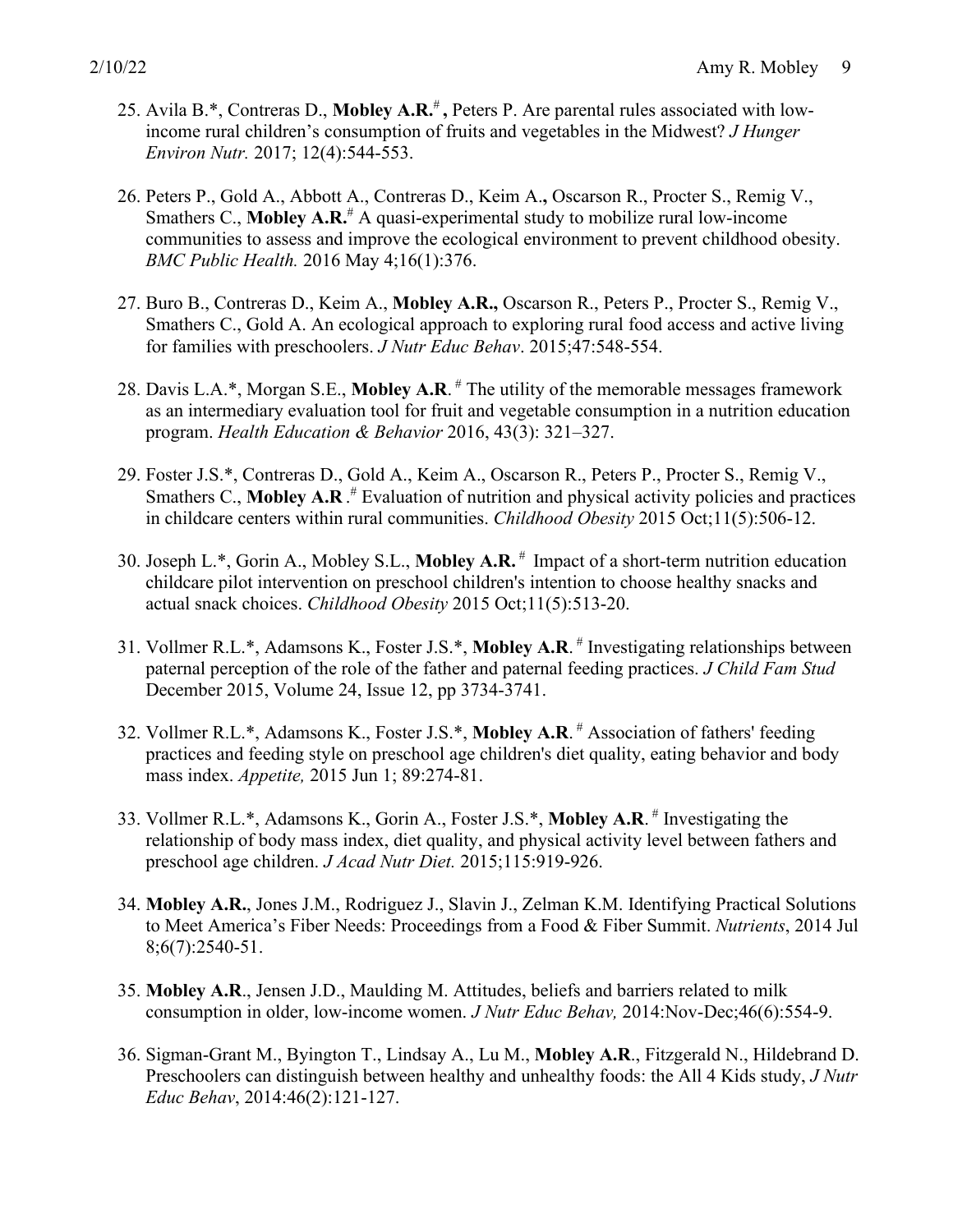- 37. Vollmer R.L.\***, Mobley, A.R.** # Parenting styles, feeding styles, and their influence on childhood obesogenic behaviors and body weight: a review, *Appetite*, 2013:71:232-241.
- 38. **Mobley A.R.**, Slavin J.L., Hornick B. The future of grains foods dietary guidance: Helping Americans make the most of their grain food choices, *J Nutr* 2013 Sep;143(9):1527S-1532S.
- 39. Vollmer R.L.\*, **Mobley A.R**. # A Pilot Study to Explore How Low-Income Mothers of Different Ethnic/Racial Backgrounds Perceive and Implement Recommended Childhood Obesity Prevention Messages, *Childhood Obesity* June 2013:9(3):261-268.
- 40. Neuenschwander L.M.\*, Abbott A., **Mobley A.R.** # Comparison of a web-based versus inperson nutrition education program for low-income adults, *J Acad Nutr Diet* 2013:113:120- 126.
- 41. Clemens R., Kranz S., **Mobley A.R.**, Nicklas T.A., Raimondi M.P., Rodriguez J.C., Slavin J.L. Warshaw H. Filling America's fiber intake gap: Summary of a roundtable to probe realistic solutions with a focus on grain-based foods. *J. Nutr* 2012:142: 1390S–1401S.
- 42. Levine E., Abbatangelo-Gray J., **Mobley A.R**., McLaughlin G.R., Herzog J. Evaluating MyPlate: An Expanded Framework Using Traditional and Nontraditional Metrics for Assessing Health Communication Campaigns. *J Nutr Educ Behav* 2012:44(4):S2-S12.
- 43. Yehle K.S., Chen A.M.H., Plake K.S., Yi J.S., **Mobley A.R**. A qualitative analysis of coronary heart disease patient views of dietary adherence and web-based and mobile-based nutrition tools. *J Cardiopulm Rehabil Prev* 2012;32(4):203-209.
- 44. **Mobley A.R.** Emergency food programs: Untapped opportunities for Extension? *Journal of Extension* August 2012:50(4). On-line: http://www.joe.org/joe/2012august/rb8.php
- 45. Neuenschwander L.M.\*, Abbott A., **Mobley A.R**. # Assessment of low-income adults' access to technology: Implications for nutrition education. *J Nutr Educ Behav* 2012:44(1):60-65.
- 46. Sigman-Grant M., Strom H., Olson B., Wengreen H, Krogstrand K.S., **Mobley A.R.** Qualitative evidence of the disconnect between intent and interpretation of common child obesity prevention messages. *Forum for Family and Consumer Issues* December 2010: 15(3). On-line: http://www.ncsu.edu/ffci/index.php.
- 47. **Mobley A.R.**, Kraemer D., Nicholls J. Putting the nutrient rich foods index into practice. *J Am Coll Nutr* 2009:28(4):427S-435S.
- 48. **Rossi, A.L.**, Blostein-Fujii A., DiSilvestro R.A. Soy beverage consumption by young men: increased plasma total antioxidant status and decreased acute, exercise-induced muscle damage. *Journal of Nutraceuticals, Functional & Medical Foods* 2000: 3(1): 33-44.

#### **Invited, Non-refereed:**

1. **Mobley A.R**. Breaking barriers to fluid milk consumption in older adults. *Food Technology* June 2011: 22.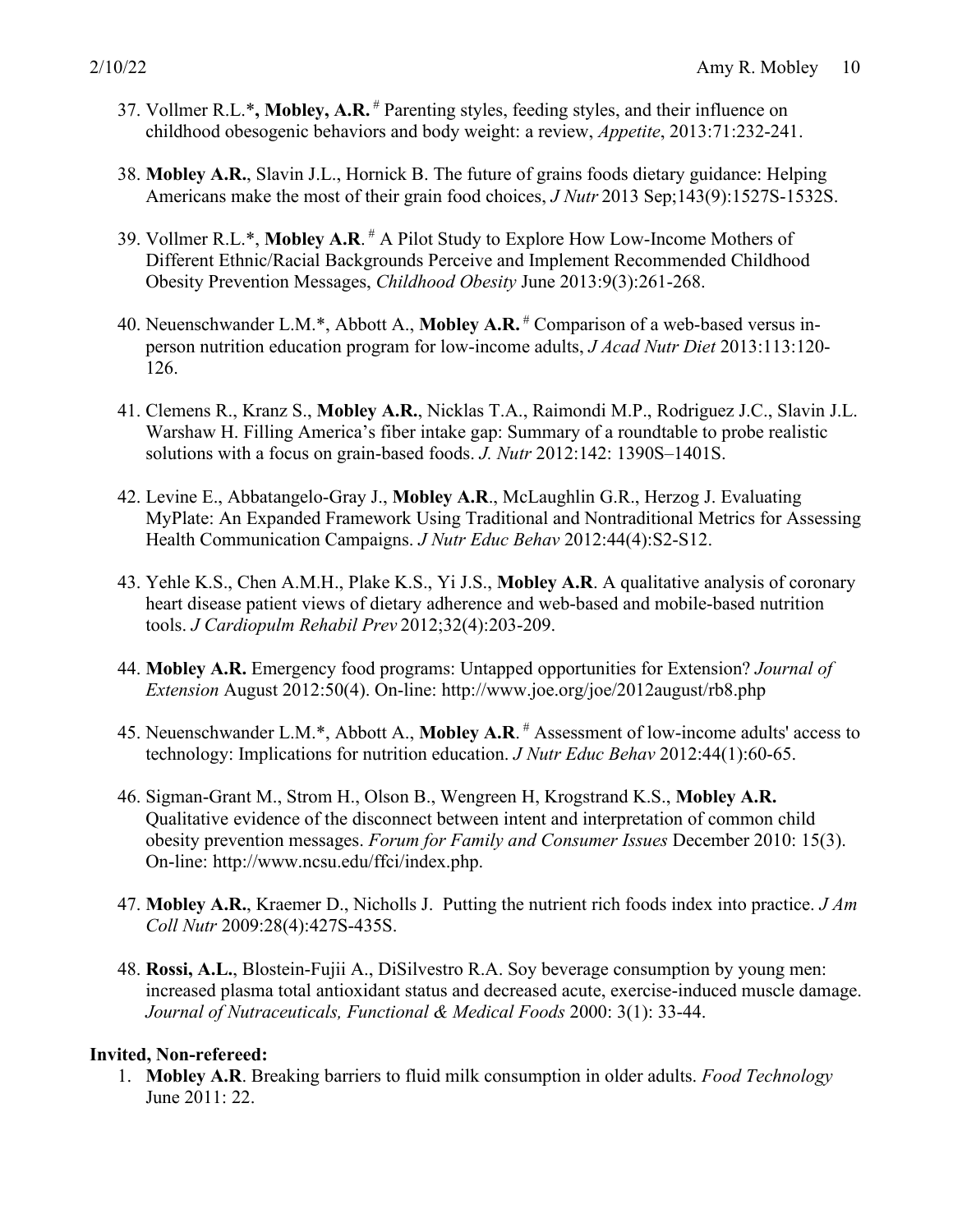2. Collins S.C., **Mobley A.R**. Parents' Nightmare: Food Allergies in Infancy. Academy of Nutrition and Dietetics, *Nutrition Education for the Public Dietetic Practice Group Networking Newsletter*. 2021-2022; Issue 1, pgs 2-4.

#### **Book Chapters, Peer-reviewed:**

- 1. Brown N, Henneman A, McKee K, **Mobley A.R**. Nutrition Communicators Identify Credible Sources. In Mayfield BJ, ed. *Communicating Nutrition: The Authoritative Guide*, Chicago, IL: Academy of Nutrition and Dietetics; 2020: Chapter 5.
- 2. **Mobley A.R.**, Yakes Jimenez E. Quality Communication in Grant and Project Proposals is Rewarded. In Mayfield BJ, ed. *Communicating Nutrition: The Authoritative Guide*, Chicago, IL: Academy of Nutrition and Dietetics; 2020: Chapter 40.

#### **Book Reviews:**

- 1. **Mobley A.R**. Nutrition Psychology: Improving Dietary Adherence. [New resources for nutrition educators]. *J Nutr Educ Behav* 2007:39(3):179-180.
- 2. **Mobley A.R.** Understanding Nutrition [New Resources for Nutrition Educators]. *J Nutr Educ Behav*. 2015;47:\*.e1.

#### **Abstracts – Conference Presentations** (\*denotes graduate or undergraduate student advisee):

- 1. Varela EG\*, Bonfiglio C\*, Zeldman J,\* **Mobley AR**. Determining barriers and facilitators to improving nutrition communication between early childcare providers and parents of children ages 0-3 years old. *APHA*. October 2021.
- 2. **Mobley A.R.**, Gans K.M., Adamsons K., Varela EG\*, Zeldman JA. Determining Low-Income Fathers' Preferred mHealth Nutrition-Related Topics, Features, and Delivery Methods. *SNEB*, August 2021.
- 3. Varela EG\*, Zeldman JA, **Mobley AR**. Community Stakeholders Perspectives on Food Security of Families with Children Ages 0 to 3 years Before and During COVID-19. *SNEB*, August 2021.
- 4. **Mobley AR**, Jake-Schoffman DE, Fedele DA, Varela EG\*, Zeldman JA. Babybyte: Usability Testing of a mHealth App Prototype to Improve Responsive Feeding Practices in Parents of Infants and Toddlers. *American Society for Nutrition*, June 2021.
- 5. Zeldman JA, Varela EG\*, Jake-Schoffman DE, Fedele DA, **Mobley AR.** Qualitative Interviews to Determine Preferences of mHealth Early Childhood Feeding Guidance for Mothers and Fathers by Income Status. *American Society for Nutrition*, June 2021.
- 6. **Mobley A.R.**, Gans K.M., Adamsons K., Huedo-Medina T.B. Healthy Fathers, Healthy Kids: Preliminary Results of a Father-Focused Childhood Obesity Prevention Pilot Program. *SNEB.*  July 2020.
- 7. **Mobley AR**, Jake-Schoffman DE, Fedele DA, de Cola B, Varela EG\*. BabyByte: Formative research to inform the development of an app to improve responsive feeding practices in parents of infants and toddlers. *American Society for Nutrition*. May 2020.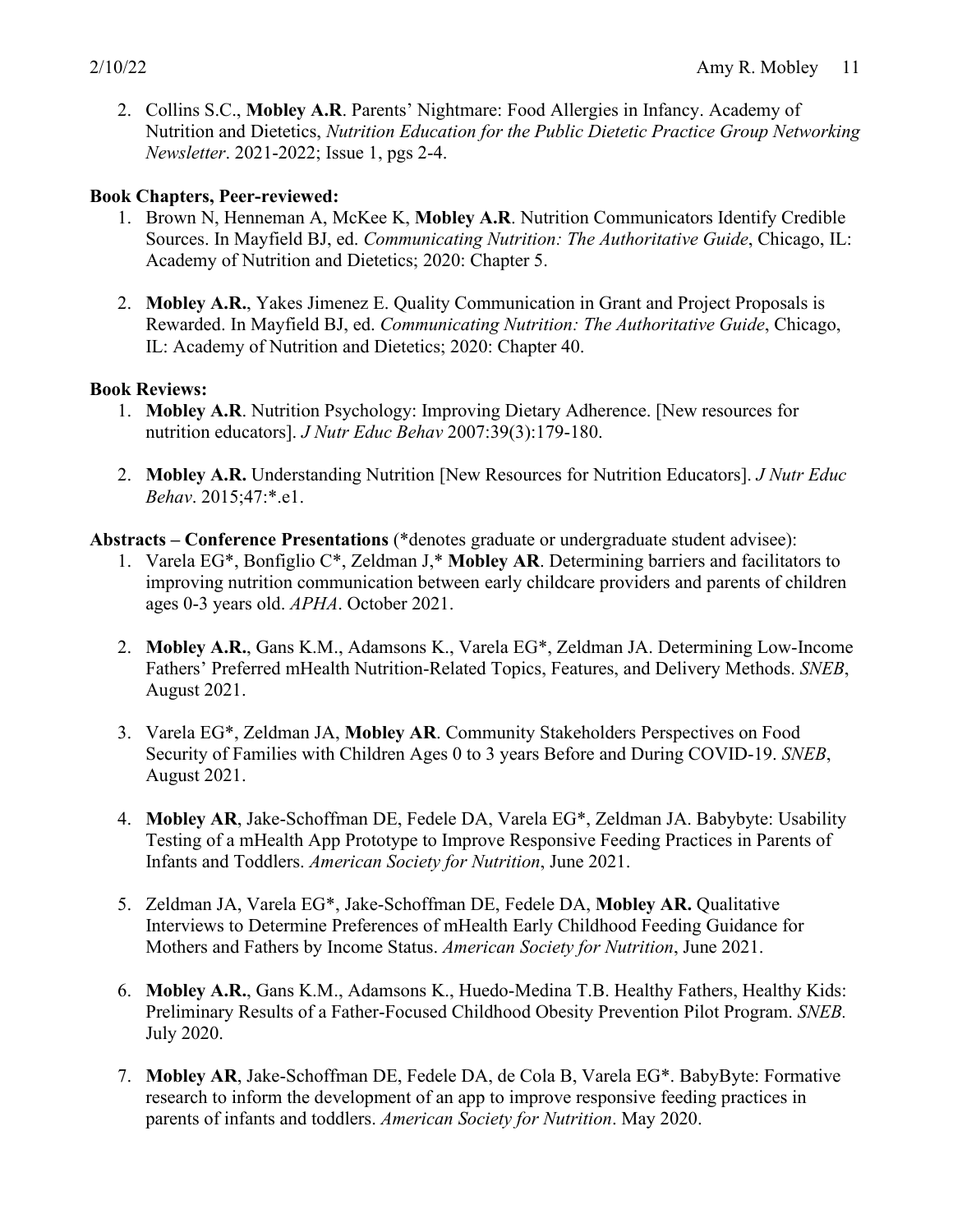- 8. Varela EG\*, Bonfiglio C\*, **Mobley AR.** Determining Early Childhood Professionals' Perspectives on Provider-Caregiver. *American Society for Nutrition*. May 2020.
- 9. Jensen, J. D., Giorgi, E., Jackson, J., Berger, J., Katz, R. A., & **Mobley, A.R**. Backlash against nutrition messages: Backlash is higher in underserved groups and related to label use. *National Communication Association*, Baltimore, MD, November 2019.
- 10. **Mobley A.R.**, Gans K.M., Adamsons K., Huedo-Medina T.B. Healthy Fathers, Healthy Kids: Feasibility of a father-focused childhood obesity prevention program for low-income families with preschool aged children. (OR13-03-19). *Curr Dev Nutr*. 2019 Jun 13;3(Suppl 1). pii: nzz050.OR13-03-19. doi: 10.1093/cdn/nzz050.OR13-03-19. eCollection 2019 Jun. PubMed PMID: 31225341; PubMed Central PMCID: PMC6579381.
- 11. Heller R.\*, Chiero J.\*, **Mobley A.R.** Parental Views of Key Elements in Child Feeding Materials by Income Status. *J Acad Nutr Diet,* October 2018.
- 12. **Mobley A.R.,** Adamsons K., Gans K., Chan J\*. Development and pilot testing of mHealth enhancements for a father-focused childhood obesity prevention program, *SNEB.* July 2018.
- 13. Chiero J.\*, Russo Kelly M., Martin J., **Mobley A.R.** Leveraging Local: Messages to Promote Consumption of Local Foods in Elementary Schools, *SNEB.* July 2018.
- 14. **Mobley A.R.,** Chiero J.\*, Chea M.\*, Heller R.\* Evaluation of Current Educational Materials to Prevent Early Childhood Obesity: A Content Analysis. *SNEB.* July 2017.
- 15. Foster J.\*, Grenier R., **Mobley A.R.** Discourse Analysis A Potential Analytical Technique for Nutrition Research. *SNEB*. July 2017.
- 16. Foster J.\*, Gorin A., **Mobley A.R.** For Successful Weight Loss, Counting Calories Matters but Method Might Not. *FASEB J.* April 2017 31:136.8.
- 17. Heller R.\*, Chiero J.\*, Trout N., **Mobley A.R.** Providers' Perceptions of Child Feeding and Activity Recommendations Related to Early Childhood Obesity Prevention. *FASEB J.* April 2017 31:432.3.
- 18. Chea M.\*, Foster J.\*, Chiero J., **Mobley A.R.** Understanding the Barriers to Whole Grain Consumption among Low-Income Adults. *FASEB J.* April 2017 31:956.10.
- 19. Chea M.\*, **Mobley A.R.** Comparing the Interpretation of the Dietary Guidelines for Americans Consumer Messages in Low-Income Adults from Different Ethnic and Racial Backgrounds. *J Acad Nutr Diet,* October 2016.
- 20. Chea M.\*, **Mobley A.R.** Perceptions, Beliefs, and Implementation of the Dietary Guidelines for Americans Consumer Messages by Low-Income Parents. *FASEB J.* April 2, 2016
- 21. Vollmer R.L.\*, Adamsons K., Foster J.S.\*, **Mobley A.R.** Association of Fathers' Income and Education Level with Childhood Obesity Risk Factors in Preschool Age Children. *FASEB J.* April 2, 2016
- 22. Fitzgerald N., Theiss J., Dewar J., Wozniak A., Musaad S., **Mobley A.R.**, Sigman-Grant S.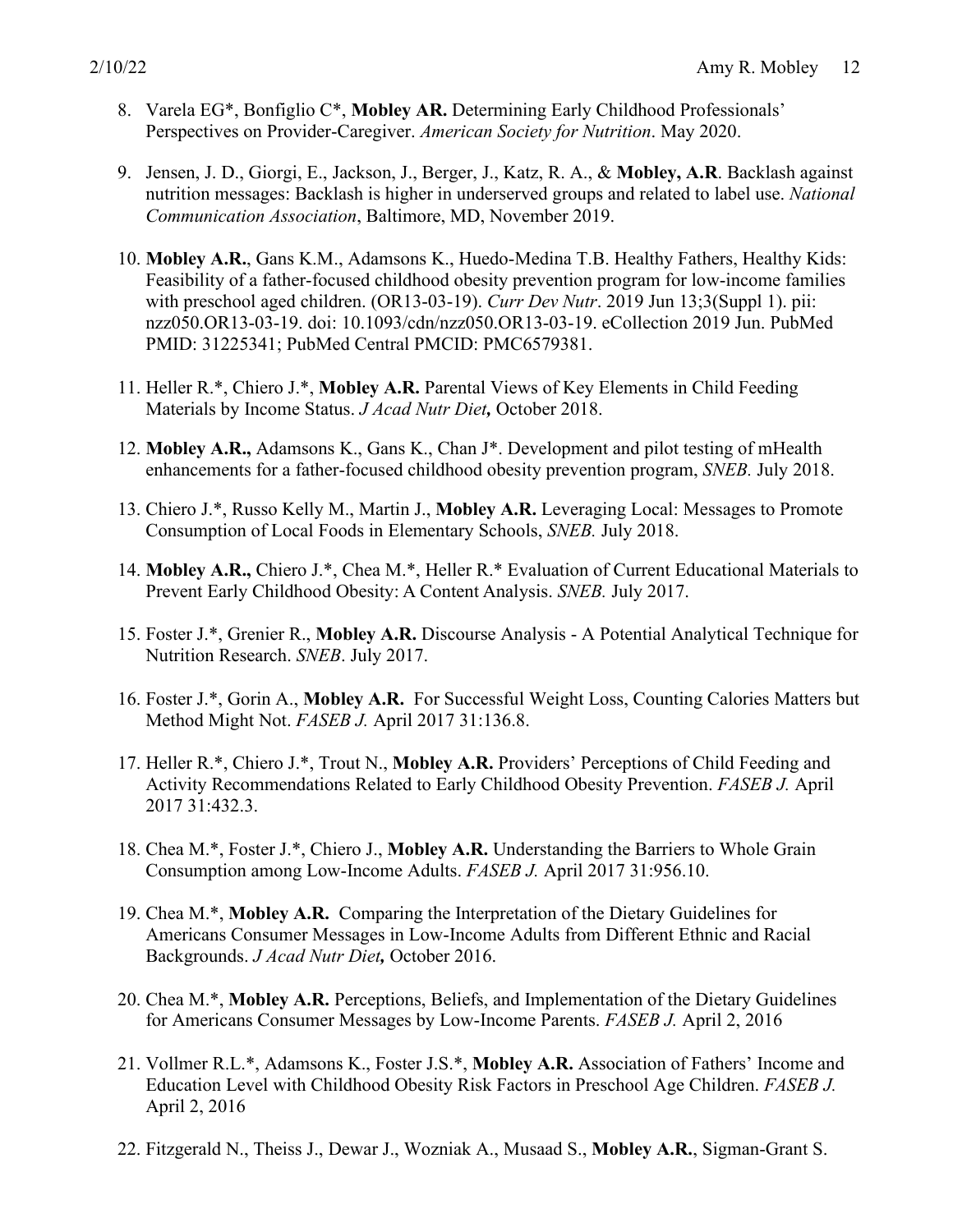Racial/Ethnic Differences in the Associations between Parents' Body Mass Index, Behaviors and Child Weight Status. *SNEB*, July 2015.

- 23. Chea M.\*, Foster J.S.\*, **Mobley A.R.** Accuracy of Consumers' Ability in Identifying Whole Grains Foods: Implications for Policy Change. *FASEB J.* March 28, 2015.
- 24. Foster J.S.\*, Adamsons K., Vollmer R.L.\*, **Mobley A.R.** Is Nutrition Assistance Program Participation or Food Security Status Associated with Parental Feeding Style or Child Body Mass Index? *FASEB J.* March 28, 2015.
- 25. Vollmer R.L.\*, Adamsons K., Foster J.S.\*, **Mobley A.R.** Are Fathers' Feeding Practices Associated with Preschool Age Children's Diet Quality, Eating Behavior, or Weight? *FASEB J.* March 28, 2015.
- 26. Vollmer R.L.\*, Adamsons K., Foster J.S.\*, **Mobley A.R.** Do Low-income Mothers and Fathers of Preschool Children Share Similar Concerns and Perception about Their Child's Body Weight? *FASEB J.* March 28, 2015.
- 27. Peters P., **Mobley A.R**., Proctor S., Contreras D., Gold A., Smathers C., Oscarson R., Keim A. Mobilizing Rural Low-Income Communities to Assess and Improve the Ecological Environment. *International Conference and Exhibition on Obesity and Weight Management* (December 2014)
- 28. Albanese R.R.\*, Vollmer R.L.\*, Smith J.S.\*, **Mobley A.R.** Exploring the Influence of Paternal Race, Ethnicity, Education Level, and Child Gender on Paternal Feeding Style: Implications for Childhood Obesity Prevention. *The Obesity Society* (November, 2014)
- 29. Wang J.S., Bennett M., Cloutier M.M., Dugan A.G., Gadlin H., **Mobley A.R.**, Pescatello L.S., Swede H., Gorin A.A. Thinking Big about Obesity: A Transdisciplinary Team Science Building Initiative. *The Obesity Society* (November, 2014)
- 30. Vollmer R.L.\*, Adamsons K., Gorin A., Smith J.S.\*, **Mobley A.R.** Investigating the relationship of body mass index, diet quality, and physical activity level between fathers and their preschool age children. *The Obesity Society* (November, 2014)
- 31. Chea M.\*, Drake L.T., Snyder L.B., **Mobley A.R.** Evaluating differences in the perceptions of the Dietary Guidelines consumer messages between nutrition educators and their low-income clients. *J Acad Nutr Diet* (October, 2014)
- 32. **Mobley A.R.**, Adamsons K., Vollmer R.L.\*, Rose A.\*, Smith, J. S.\* Is it time for fatherfocused childhood obesity prevention programs for low-income families? A needs assessment and feasibility study. *FASEB J.* April 28, 2014: 808.19.
- 33. Hubbs-Tait L., **Mobley A.R**., Kimble A.B., Hayes J., Dickin K., Sigman-Grant M. Relation of control in parenting and feeding styles to child overweight and obesity. *FASEB J.* April 28, 2014: 808.7.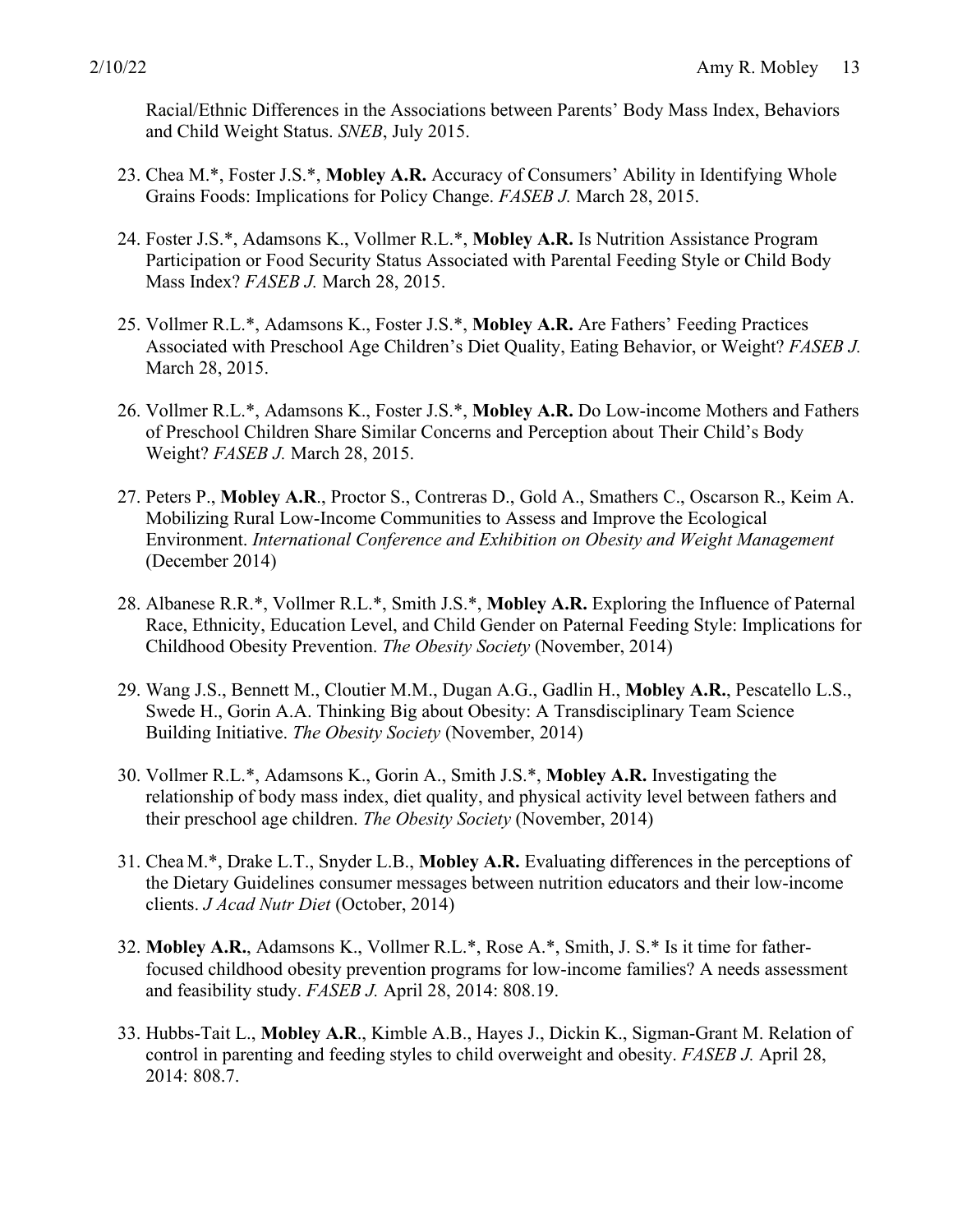- 34. Kimble A.B., Hubbs-Tait L., Hayes J., Sigman-Grant M., Jahns L., Dickin K., Idris R., **Mobley A.R**. Caregiver's feeding styles questionnaire - new factors and correlates. *FASEB J.* April 28, 2014: 808.4.
- 35. Smith J.S.\*, Contreras D., Gold A., Keim A., Oscarson R., Peters P., Procter S., Remig V., Smathers C., **Mobley A.R**. What nutrition and physical activity policies and practices are most lacking in early childhood centers within rural communities? *FASEB J.* April 28, 2014: 808.20.
- 36. Peters P., **Mobley A.R**., Proctor S., Contreras D., Gold A., Bruns K., Oscarson R., Keim A. Mobilizing Rural Low-Income Communities to Assess and Improve the Ecological Environment, *J Nutr Educ Behav* 2013: 45(4S):UP39.
- 37. Vollmer R.L.\*, **Mobley A.R.** Relationship between Parental Feeding and Child Eating Styles in Low-income Families with Preschool Age Children, *FASEB J.* April 9, 2013. 27:37.2.
- 38. Davis L.\*, Morgan S.E., **Mobley A.R**. Beyond '5-A-Day': An examination of memorable messages within a fruit and vegetable intervention for low-income African Americans, *J Acad Nutr Diet* 2012:112(9): A-16.
- 39. Remig V., **Mobley A.R**., Proctor S., Contreras D., Gold A., Bruns K., Oscarson R., Keim A., Peters P. Mobilizing Rural Low-Income Communities to Assess and Improve the Ecological Environment to Prevent Childhood Obesity, *J Nutr Educ Behav* 2012: 44(4S):UP22.
- 40. Doherty E.F.\*, MacGeorge E.L., Maulding M.K., **Mobley A.R.** Qualitative evaluation of advertisements promoting milk product consumption among women ages 60 years and older. *J Nutr Educ Behav* 2012: 44(4S):S48.
- 41. Levine E., Abbatangelo-Gray J., **Mobley A.R**. Evaluating MyPlate: An expanded framework using traditional and nontraditional metrics for assessing health communication campaigns. *J Nutr Educ Behav* 2012: 44(4S):P27.
- 42. Dickin K.L., Hubbs-Tait L. Sigman-Grant M., Jahns L., **Mobley A.R**, Willits-Smith A. What can child silhouette data tell us? Exploring links to parenting, food and activity behaviors, BMI, and maternal concerns, *JISBNPA* (May 2012)
- 43. **Mobley A.R.**, Vollmer R.L.\*, Sigman-Grant M. Relationship of parental dyad feeding styles on children's weight status and related obesogenic behaviors, *FASEB J.* March 29, 2012 26:1011.6
- 44. Dickin K.L., Hubbs-Tait L. Sigman-Grant M., Jahns L., **Mobley A.R**. Feeding practices correlated with authoritative parenting style and responsive feeding style scores, *FASEB J*. March 29, 2012 26:1011.14.
- 45. Vollmer R.L.\*, Sigman-Grant M., **Mobley A.R.** Don't forget about dad: Exploring paternal influences on children's weight status and eating behaviors, *FASEB J.* March 29, 2012 26:1011.7.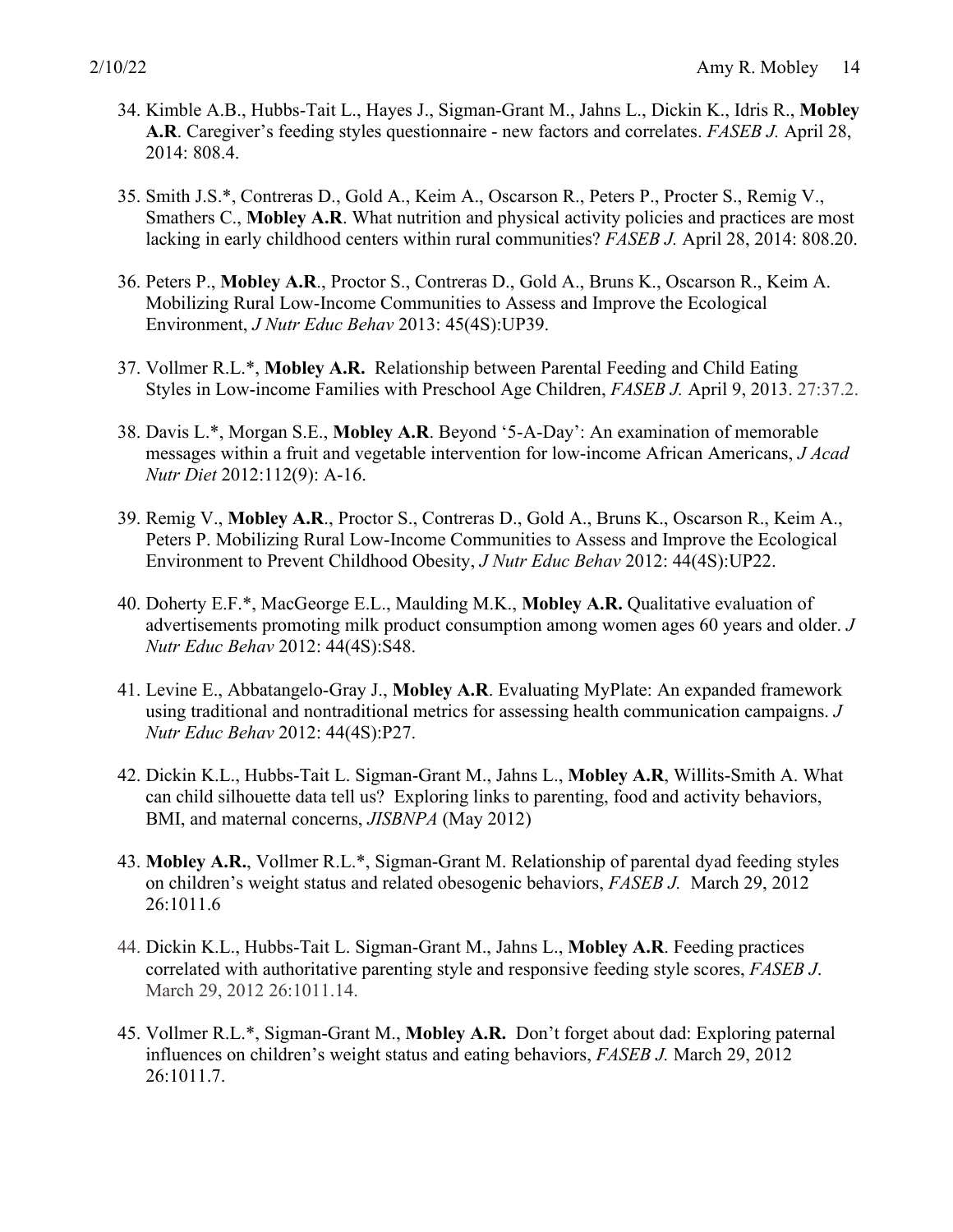- 46. Rogers R.L.\*, Sigman-Grant M., **Mobley A.R.** Differences in feeding practices and perceptions of childhood obesity messages among low-income mothers of young children. *J Am Diet Assoc* 2011 :111(9):A-13
- 47. Neuenschwander L.M.\*, Abbott A., **Mobley A.R**. Development and evaluation of a nutrition education website for low-income adults. *J Am Diet Assoc* 2011:111(9): A-102.
- 48. **Mobley A.R.,** Ebner R.\*, Rogers R.\*, Sullivan J.\*, Jensen J.D. Attitudes, beliefs and barriers related to milk consumption in low-income women ages 60 years and older. *FASEB J* 2011: 25:767.1.
- 49. Chen A.M.H.\*, Yehle K.S., Plake K.S., **Mobley A.R.**, Yi J.S. Food for the Heart: Understanding responses of patients enrolled in cardiac rehabilitation toward web-and mobilebased nutrition tools. *Journal of the American Pharmacists Association* 2011: 51(2):219.
- 50. **Mobley A.R.,** Riggin A.\*, Abbott A. Calcium intake and associated knowledge and behaviors of low-income women. *J Am Diet Assoc 2010*:110(9): A-99.
- 51. Rogers R.L.\*, Sigman-Grant M., **Mobley A.R.** Low-income mothers' perceptions and implementation of family meal messages. *J Nutr Educ Behav* 2010: 42(4S):S92.
- 52. Brace L.M.\*, Abbott A., **Mobley A.R.** A randomized trial to determine impact of a label reading video on nutrition knowledge. *J Nutr Educ Behav* 2010: 42(4S):S92-S93.
- 53. Sigman-Grant M., Dollahite J., Dickin K., Strom H., Olson B., Wengreen H, **Mobley A.R.**, Krogstrand K.S. Qualitative evidence of the disconnect between intent and interpretation of common child obesity prevention messages. *FASEB J* 2010: 24:747.2.
- 54. Brace L.M.\*, Abbott A., Maulding M., **Mobley A.R.** Assessment of low-income adults' access to technology *J Am Diet Assoc* 2009:109(9):A55.
- 55. **Mobley A.R.**, Brace L.\* Nutrition education needs of emergency food program workers. *J Nutr Educ Behav* 2009:41(4S):S24.
- 56. Sigman-Grant M., Dickin K., Dollahite J., **Mobley A.R.**, Olson B., Krogstrand K.S., Strom H., Wengreen H. Low-income mothers' inputs about prominent child overweight prevention messages. *J Nutr Educ Behav* 2008:4(1):S65-S66.
- 57. **Mobley A.R.**, Lawyer H., Faith J., Mobley S.L. Motivational influences for participating in a worksite wellness program. *J Am Diet Assoc* 2007:107 (8): A-104.
- 58. **Mobley A.R.,** Ridge T., Faith J., Sands L., Mobley S.L. Diagnosis of type 2 diabetes influences behaviors in diet, exercise and weight control. *FASEB J* 2007:21(5):A529.5.
- 59. **Mobley, A.R.**, Kantor M., Thurmond V., Mobley S.L. Assessing multiple weight control behaviors using "Stages of Change": Implications for using a tailored approach during weight management counseling. *J Am Diet Assoc* 2006:106 (8): A-23.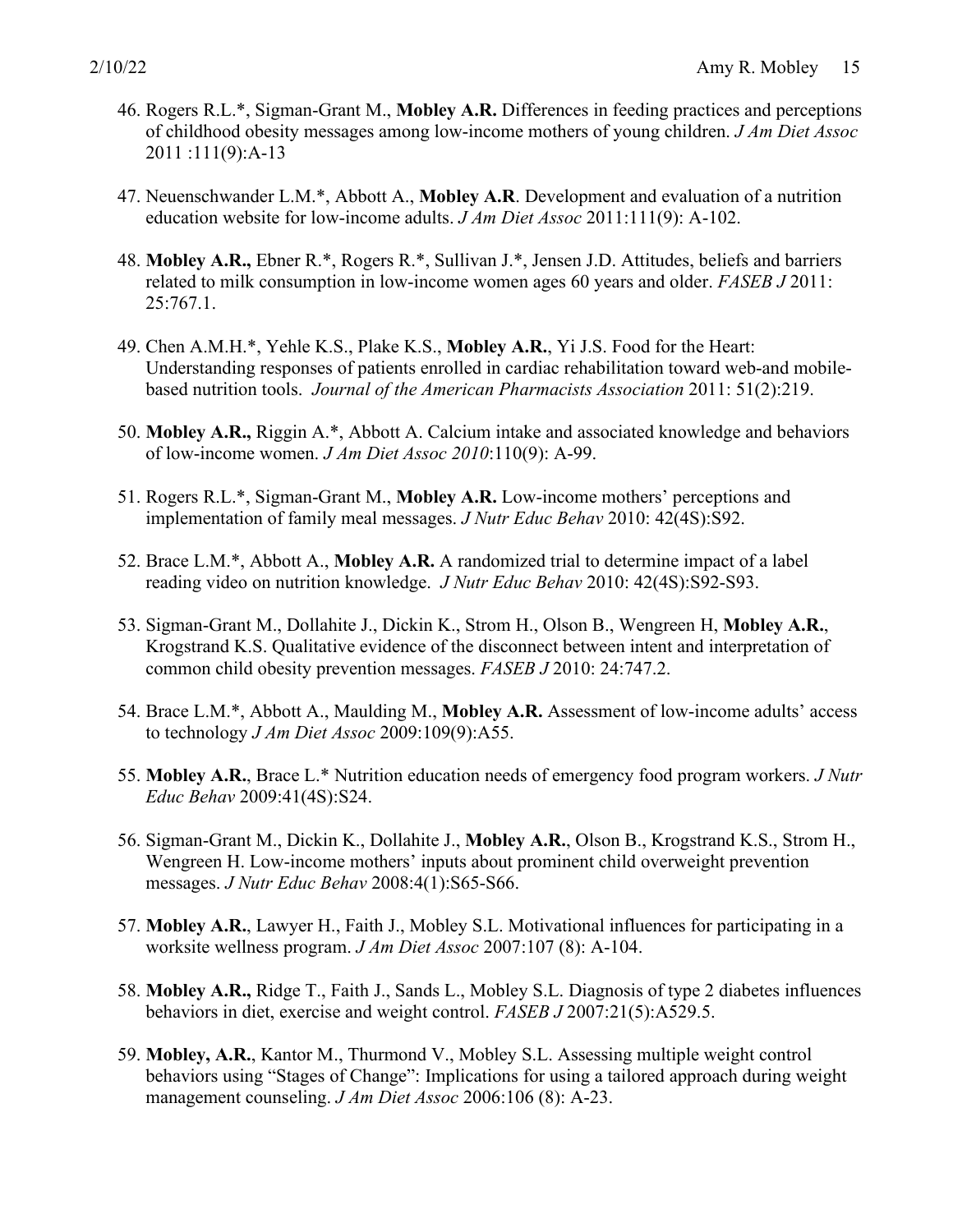- 60. Mobley S.L., **Mobley, A.R.,** Kantor M., Thurmond V. Cumulative probabilities for metabolic syndrome using multiple body composition indices. *FASEB J* 2006:20: A-665.9.
- 61. **Mobley, A.R.**, Kantor M., Thurmond V., Mobley S.L. Using waist circumference and body mass index to determine risk of metabolic syndrome and glucose intolerance. *FASEB J* 2006:20: A-821.2.
- 62. **Rossi A.**, DiSilvestro R., Blostein-Fujii A. Effects of soy consumption on exercise induced acute muscle damage and oxidative stress in young adult males. *FASEB J* 1998: 12(5):A563.

#### **Technical:**

- 1. Office of Dietary Supplements, National Institutes of Health. *Annual Bibliography of Significant Advances in Dietary Supplement Research*. 2002, 2003, 2004
- 2. Office of Dietary Supplements, National Institutes of Health. *Dietary Supplements, Coagulation and Anti-thrombotic Therapies Post Conference Bibliography*. 2005

#### **Educational** (sample list):

- 1. Purdue University, Foods and Nutrition Fact Sheet Series, Cooperative Extension, Topics: Beverages, Family Meals, Feeding Young Children, Sodium; 2008
- 2. Calcium Fact Sheet, National Institutes of Health, Office of Dietary Supplements (URL: http://ods.od.nih.gov/factsheets/calcium.asp); 2004
- 3. "Phytochemicals, Vitamins of the Future?", The Ohio State University Extension Fact Sheet HYG-5050-98.
- 4. "Chemoprevention, The Answer to Cancer?", The Ohio State University Extension Fact Sheet HYG-5051-98.

#### **Other Research Activities**

#### *Editorial Board:*

- 1. International Journal of Behavioral Nutrition and Physical Activity (July 1, 2015-present)
- 2. Journal of Nutrition Education and Behavior (June 1, 2016-present)
- 3. Journal of the Academy of Nutrition and Dietetics (June 1, 2016-present)

#### *Reviewer:*

- 1. Journal of Nutrition (2021)
- 2. Digital Health (2021)
- 3. Pediatric Obesity (2020)
- 4. Eating and Weight Disorders Studies on Anorexia, Bulimia and Obesity (2019, 2014)
- 5. American Journal of Clinical Nutrition (2018)
- 6. Journal of Nutrition Education and Behavior (2006-present)
- 7. Appetite (2013-present)
- 8. Maternal and Child Nutrition (2013-present)
- 9. Journal of the Academy of Nutrition and Dietetics (2014-present)
- 10. Pediatrics (2015)
- 11. International Journal of Obesity (2014)
- 12. Childhood Obesity (2015-present)
- 13. BMC Public Health (2015-present)
- 14. Public Health Nutrition (2015-present)
- 15. Ecology of Food and Nutrition (2016-present)
- 16. Journal of Nutrition and Health Sciences (2014)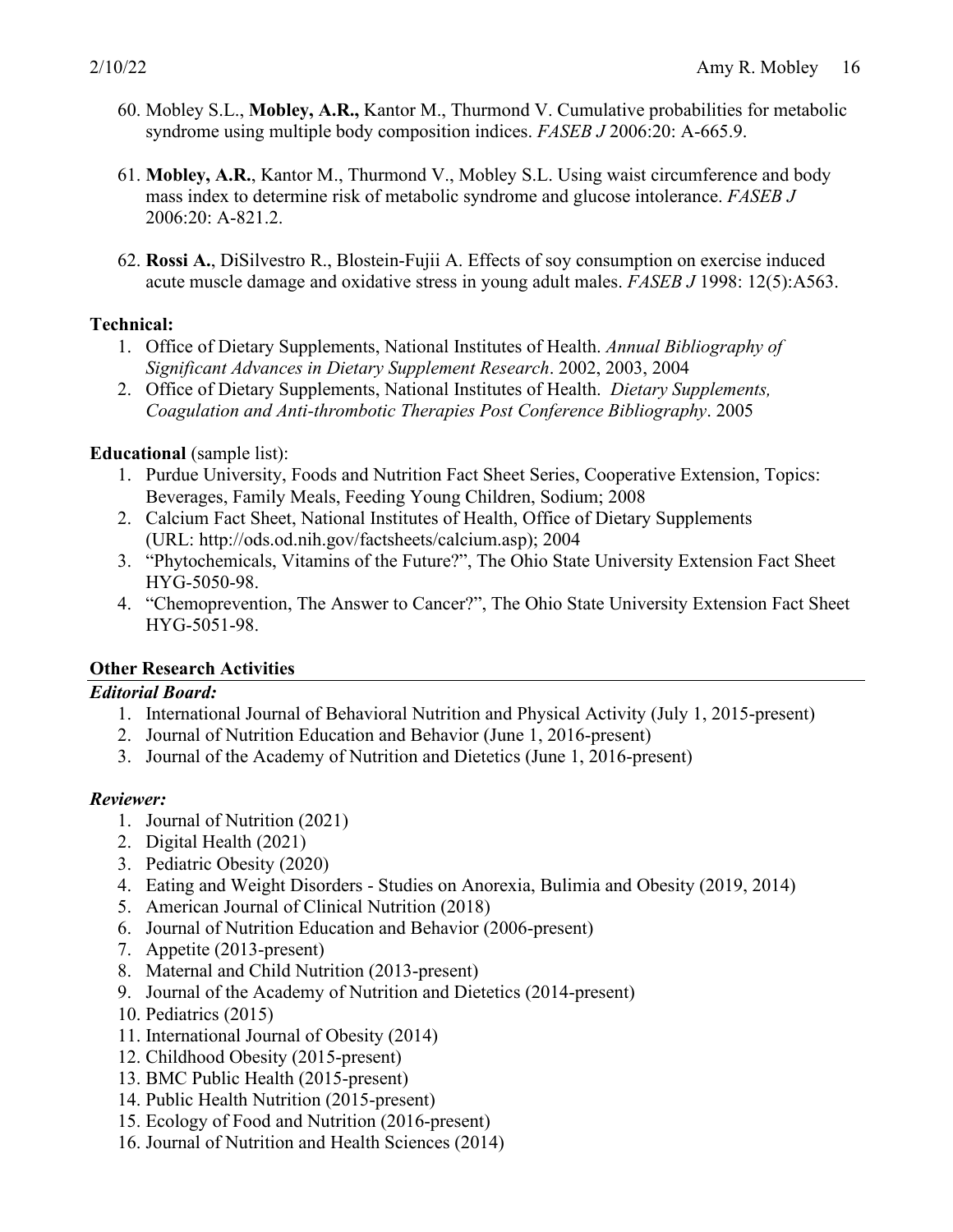- 17. Preventive Medicine (2013)
- 18. American Journal of Lifestyle Medicine (2012)
- 19. Progress in Community Health Partnerships: Research, Education, and Action (2012)

# *Invited Reviewer:*

- 1. USDA Multi-State Research Project Proposal W-2194: Children's Healthy Living Network (CHLN) in the U.S. Affiliated Pacific Region (2021)
- 2. University of Nevada Cooperative Extension *Just for Preschoolers and their Families: Nutrition* series (2020)
- 3. USDA Multi-State Research Project Proposal W-4003: Parental practices supporting positive eating behaviors during independent eating occasions among early adolescent children (2019)
- 4. Academy of Nutrition and Dietetics, Academy Position Paper: Nutrient Density (2016)
- 5. Review: Moving Toward Mindful Portions in America. Author: Lisa Young, PhD, RD; published by Nestle
- 6. Academy of Nutrition and Dietetics, Academy Position Paper: Total Diet Approach to Communicating Food and Nutrition Information (2012)

# *Grant Reviewer:*

- 1. NIH Director's New Innovator Award Program (DP2), Phase 1 reviewer, December 2021
- 2. Nutrition Optimization & Eating Disorders (NOED) peer review panel of the 2019 Peer Review Medical Research Program (PRMRP) for the Department of Defense Congressionally Directed Medical Research Programs (CDMRP) (April 2019)
- 3. Netherlands Organisation for Scientific Research (NWO), National Initiative Brain and Cognition (2014)
- 4. Netherlands Organisation for Health Research and Development (ZonMw), Program Healthy Nutrition (2009)

# *External Tenure and Promotion Reviewer:*

- 1. Associate Professor, Department of Health and Behavior Studies, Teachers College Columbia University (2021)
- 2. Associate Professor, Department of Behavioral and Social Sciences, Brown University School of Public Health (2021)
- 3. Assistant Professor, Wegmans School of Health & Nutrition, College of Health Sciences and Technology, Rochester Institute of Technology (2020)
- 4. Assistant Professor, Department of Nutrition, Dietetics and Food Sciences, Utah State University (2020)
- 5. Assistant Professor of Practice, Family and Community Health Program, College of Public Health and Human Sciences, Oregon State University (2020)
- 6. Assistant Professor, Department of Nutrition Sciences, Drexel University (2018)
- 7. Associate Professor, Department of Exercise and Health Sciences, University of Massachusetts, Boston (2017)

*External Thesis Reviewer:* Adam Walsh, Doctoral Candidate, Institute of Physical Activity and Nutrition, Deakin University, Victoria, Australia (2018)

# *Member, USDA National Institute of Food and Agriculture Multi-State Research Projects:*

- W2005: Parenting, energy dynamics, and lifestyle determinants of childhood obesity: New directions in prevention, October 1, 2012 – Sept 30, 2017
- W1005: An Integrated Approach to Prevention of Obesity in High Risk Families,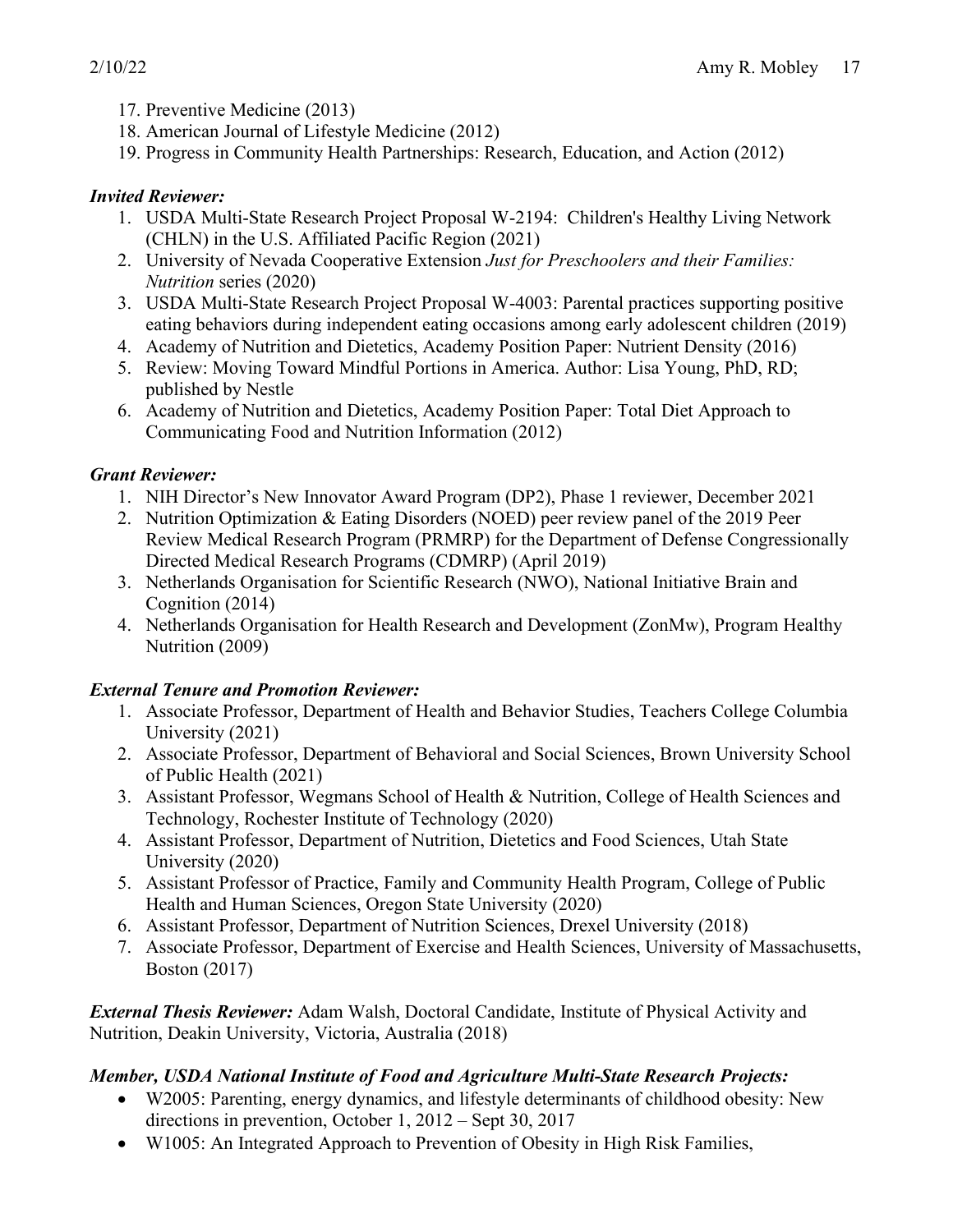October 2006 – Sept 30, 2012.

• NCDC211: EFNEP Related Research and Outreach, October 2006 – Sept 30, 2008.

### **Teaching Experience**

#### **Students Mentored - University of Florida**

#### *PhD Students*

- 1. **Co-Advisor**, Devon Reynolds, Department of Health Education and Behavior (August 2021 present)
- 2. **Advisor**, Jamie Zeldman, MS, RD, Department of Health Education and Behavior (May 2021 present)
- 3. **Advisor**, Elder Garcia Varela, MA, MPS, MS, CHES, Department of Health Education and Behavior (August 2019-present), UF Graduate School Funding Award Recipient
- 4. **Advisor,** Chelsea Chappell, MS, CHES, Department of Health Education and Behavior (August 2019-present)
- 5. **Committee member,** Wendy Moore, MS, CHES, Department of Health Education and Behavior (April 2020-present)
- 6. **Committee member**, Montserrat Carrera Seoane MS, CHES, Department of Health Education and Behavior (April 2020-present)
- 7. **Committee member**, Kellie Cooper, Department of Health Education and Behavior (May 2020-present)
- 8. **Committee member,** Andrea Krenek, RDN, LDN, Food Science and Human Nutrition (April 2021-present)

# *MS Students*

- 1. **Committee member,** Daniel Popper, DMD, MS, Department of Orthodontics, "Orthodontic Treatment, Dietary Patterns, and Perceptions in Adults: The Ortho-Diet?" February 2022
- 2. **Academic Advisor**, Ciana Bonfiglio, Department of Health Education and Behavior, MS, December 2020
- 3. **Committee member,** Matthew Beke, RDN, LDN, Department of Food Science and Human Nutrition, "Validation of a Novel Quality of Life Questionnaire: The Digestion-associated Quality of Life Questionnaire (DQLQ)," MS, May 2019.

# *Undergraduate Honors Students*

1. **Committee member**, Rebecca Jacobs, Department of Health Education and Behavior, BS expected December 2021.

# *Undergraduate Intern*

1. Alexandra Chavez (spring 2022); Health Education and Behavior

# *Undergraduate Research Assistants*

- 1. Cassidy Lleras (spring 2019)
- 2. Anthony Avila (spring & summer 2019)
- 3. Ken Nguyen (summer & fall 2019)
- 4. Chandi Pooran (summer 2019-spring 2021)
- 5. Alexandra Chavez (fall 2019-present); University Scholars Program
- 6. Shannon Mai (fall 2019-summer 2020)
- 7. Preston Coldwell (spring 2020)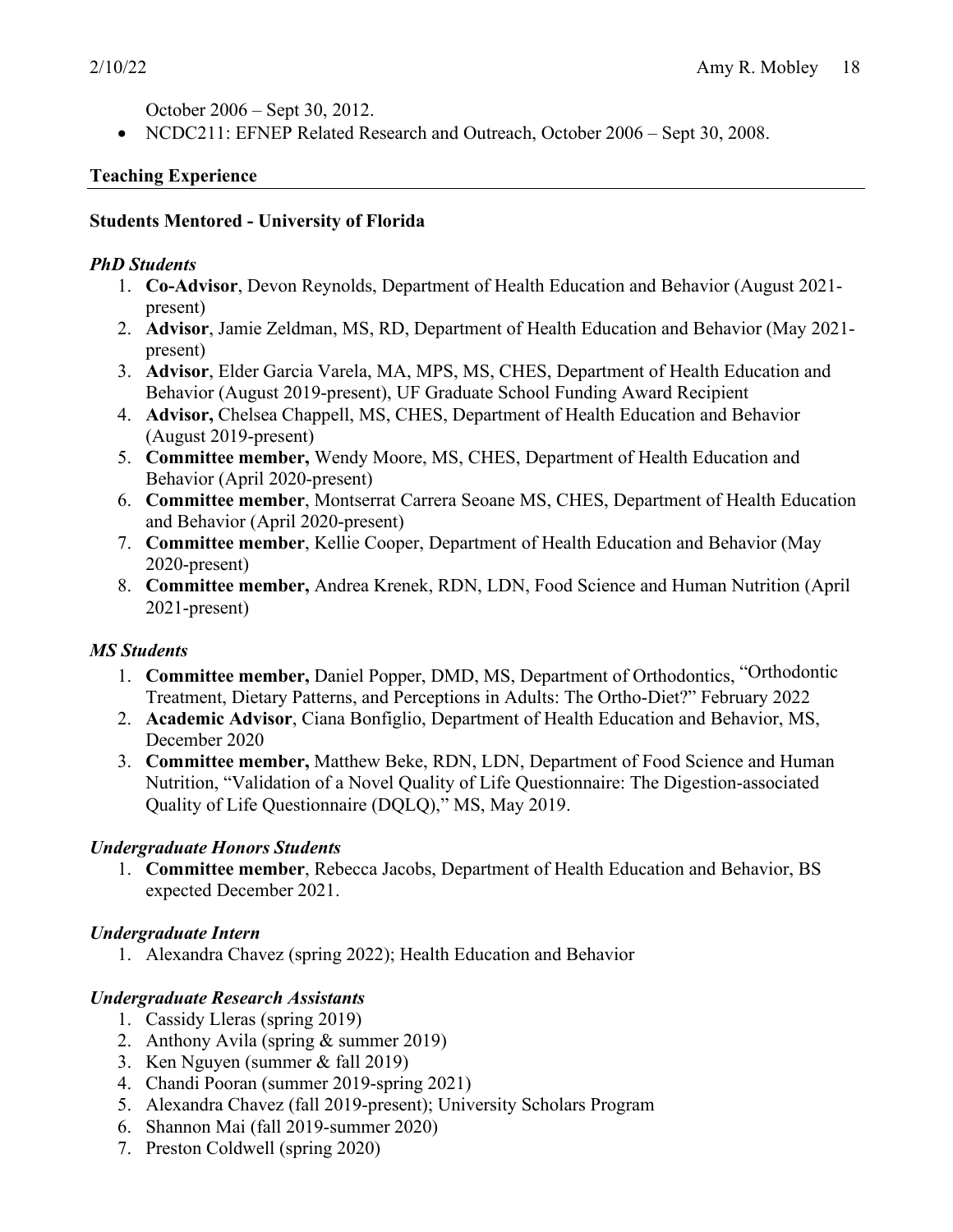- 8. Katie Morello (fall 2020-present)
- 9. Mandy Jiang (fall 2020)
- 10. Luke Whitlow (fall 2020-present)
- 11. Giuliana Blanca (fall 2020-present)
- 12. Gabriel Estrada (spring 2021-present)
- 13. Amanda Natherson (summer 2021-present)
- 14. Isabella Bolivar (spring 2022-present)

### **Students Mentored - University of Connecticut**

# *PhD Students*

- 1. **Advisor**, Rebecca Heller, MS, RD, Department of Nutritional Sciences, "The development of evidence-based early child feeding and obesity prevention messages for parents of children 0 to 2 years old," (Fellow, UConn Outstanding Scholar Program), Ph.D., May 2019. Post-Graduate Position: Medical Science Liaison, Abbott Nutrition, Columbus, OH
- 2. **Advisor**, Jesse Chiero, MSES, MS, Department of Nutritional Sciences, "Evaluating the impact of local foods on elementary school students' nutrition behaviors," Ph.D., December 2018. Post-Graduate Position: Dietetic Intern, The Ohio State University ISPP
- 3. **Associate Advisor,** Gloriana Rodriguez Arauz, Department of Psychological Sciences. "Parental Feeding Practices, Healthy Eating and Children's Weight: What Does Culture Tell Us?" Ph.D., August 2018. Post-Graduate Position: Assistant Professor, Psychology Department, University of Costa Rica.
- 4. **Advisor**, Jaime Foster, MS, RD, Department of Nutritional Sciences. "An examination of household food security's measurement, report and experience by gender" Ph.D., December 2017. Post-Graduate Position: Post-Doc, Rudd Center for Food Policy & Obesity, Hartford, CT
- 5. **Advisor,** Molika Chea, MS, CHES, Department of Nutritional Sciences. "Examining factors that may prevent low-income families from meeting the Dietary Guidelines for consuming fruit, vegetables, and whole grains" Ph.D., August 2017. Post-Graduate Position: Lecturer: UConn Hartford, CT & Worchester State University, MA
- 6. **Advisor**, Rachel Vollmer, MS, RD, Department of Nutritional Sciences. "The Forgotten Parent: Exploring Paternal Influences on Young Children's Eating Behaviors, Diet Quality, Physical Activity, and Body Weight" Ph.D., May 2014. Post-Graduate Position: Assistant Professor, Department of Family & Consumer Sciences, Illinois State University
- 7. **Associate advisor**, Mastaneh Sharafi, MS, Department of Nutritional Sciences. "Developing a Valid and Reliable Dietary Quality Index from a Liking Survey: Data from Association and Evaluation Studies in Children and Adults." Ph.D., December 2015. Post-Graduate Position: Senior Analyst, Beachbody
- 8. **Associate advisor**, Santo Coleman, MPH, Department of Public Health and Community Medicine. "Role of Fathers on Masculinity and Obesity in African American Adolescent Males." Ph.D., August 2015. Post-Graduate Position: Youth Development Specialist, Peace Corps, El Salvador.

# *Master's Students*

- 1. **Advisor,** Julian Chan, RD, Department of Nutritional Sciences. "Feasibility of mHealth Research and Initial Feedback among Low-Income Fathers", MS, August 2019.
- 2. **Associate advisor**, Cassondra Hunter, Department of Nutritional Sciences, "Dietary Patterns and Inflammation: Protein's Potential for Reducing Muscle Wasting Post Anterior Cruciate Ligament (ACL) Surgery" MS, May 2017.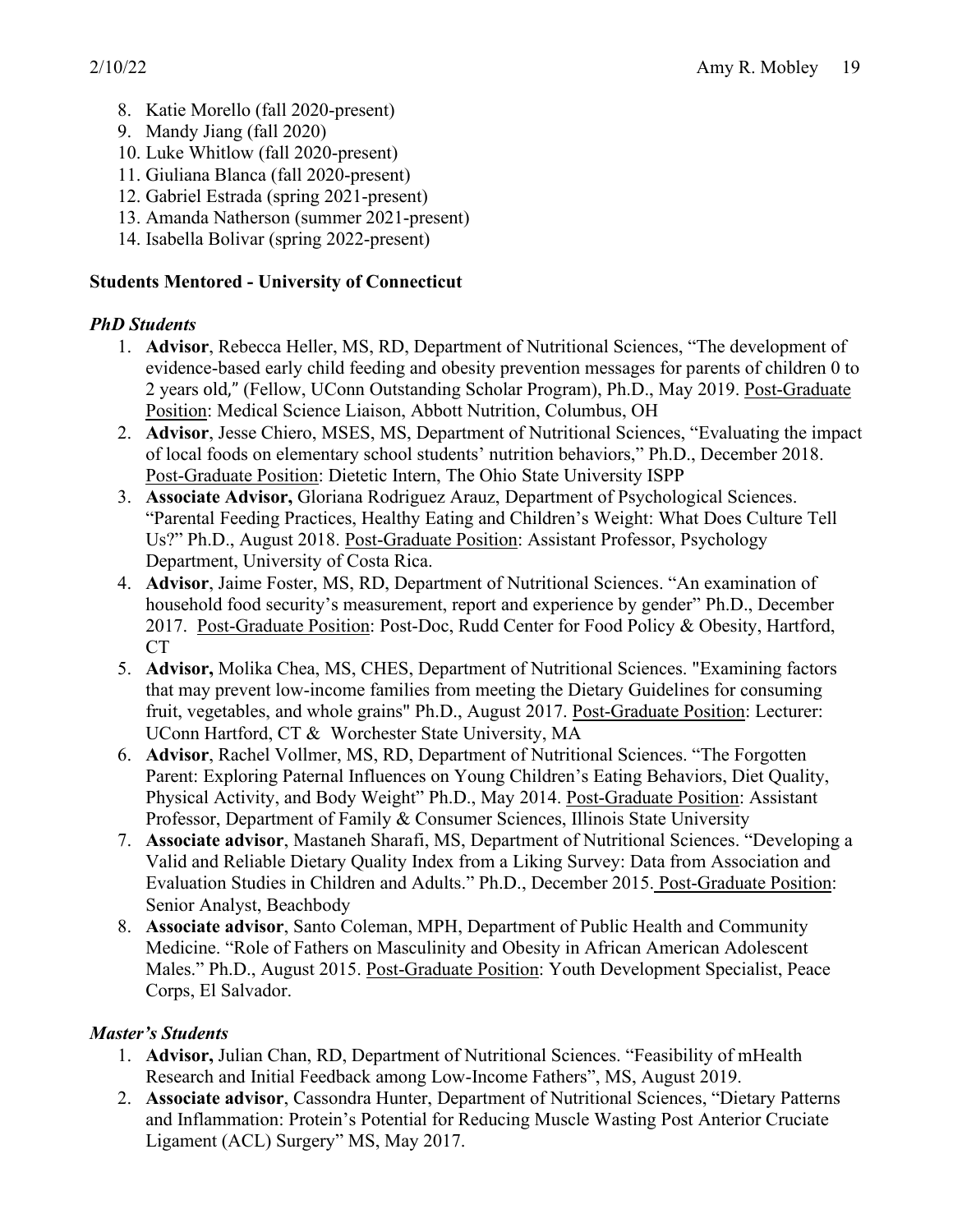- 3. **Associate advisor**, Danielle Bloom, Department of Nutritional Sciences. "The Female Athlete Body Project: Potential to Improve Eating Behaviors in Collegiate Athletes" MS, August 2015.
- 4. **Associate advisor**, Von Jessee, Department of Human Development and Family Studies. "Fatherhood and Food: Food Insecurity and Paternal Role Associations with Father and Child Diet Quality" MS, May 2015.
- 5. **Advisor**, Laura Joseph, Department of Nutritional Sciences, "Does Nutrition Education Influence Snack Choices of Preschoolers? MS, August 2014.
- 6. **Advisor,** Jaime Smith, RD, Department of Nutritional Sciences, "Determining the relationship of food security status and participation in nutrition assistance programs on parental feeding style and childhood obesity." MS, May 2014.
- 7. **Associate advisor**, Erin Lenz, Department of Psychology. "Pretreatment Predictors of Weight Loss in a Comprehensive Behavioral Weight Loss Program," MA, December 2013.
- 8. **Associate advisor**, Katherine Yarbrough, Department of Public Health and Community Medicine. "Association between food insecurity and the availability of and consumption of sugar sweetened beverages among preschool children," MPH, August 2012.

#### *Honors Students (undergraduate):*

- **Advisor,** Celeste Kurz, University Honors Scholar, Department of Nutritional Sciences, "A bilingual gardening, cooking and nutrition program for middle school students," BS (Honors) in Nutritional Sciences, May 2019.
- **Advisor,** Allison Contillo**,** Department of Nutritional Sciences, "Association of Paternal Demographics and Child Feeding Practices," BS (Honors) in Nutritional Sciences, May 2018.
- **Advisor, Emily Taylor, Department of Allied Health Sciences, "Examining Food Insecurity,** Depression, and Weight-Related Attitudes of Low-Income Mothers and Fathers," BS (Honors) in Allied Health Sciences, May 2018.
- **Advisor**, Rebecca Albanese, Department of Nutritional Sciences, "Exploring the Influence of Paternal Race/Ethnicity, Education Level, and Child Gender on Paternal Feeding Style," BS (Honors) in Nutritional Sciences, May 2014.

# *Summer Undergraduate Research Experience Advisor, UConn Bridging the Gap Program:*

- Brianna Gervickas & Keiona Khen (McNair Scholar) (Summer 2018)
- Wanjiku Gatheru (Summer 2017) Rhodes Scholar (selected for 2020)
- David Monserrate & Emily Taylor (Summer 2016)

#### *Academic Faculty Advisor, Nutritional Sciences (undergraduate):*

- 2018: 11 students
- $\bullet$  2017: 14 students
- $\bullet$  2016: 14 students
- $\bullet$  2015: 14 students
- $\bullet$  2014: 14 students
- $\bullet$  2013: 13 students
- $\bullet$  2012: 11 students
- $\bullet$  2011: 6 students

# *Visiting scholar (graduate):*

University of Birmingham, UK

1. Andrew Jolly, PhD Student (September 2017, Universitas 21 Foreign Exchange Programme)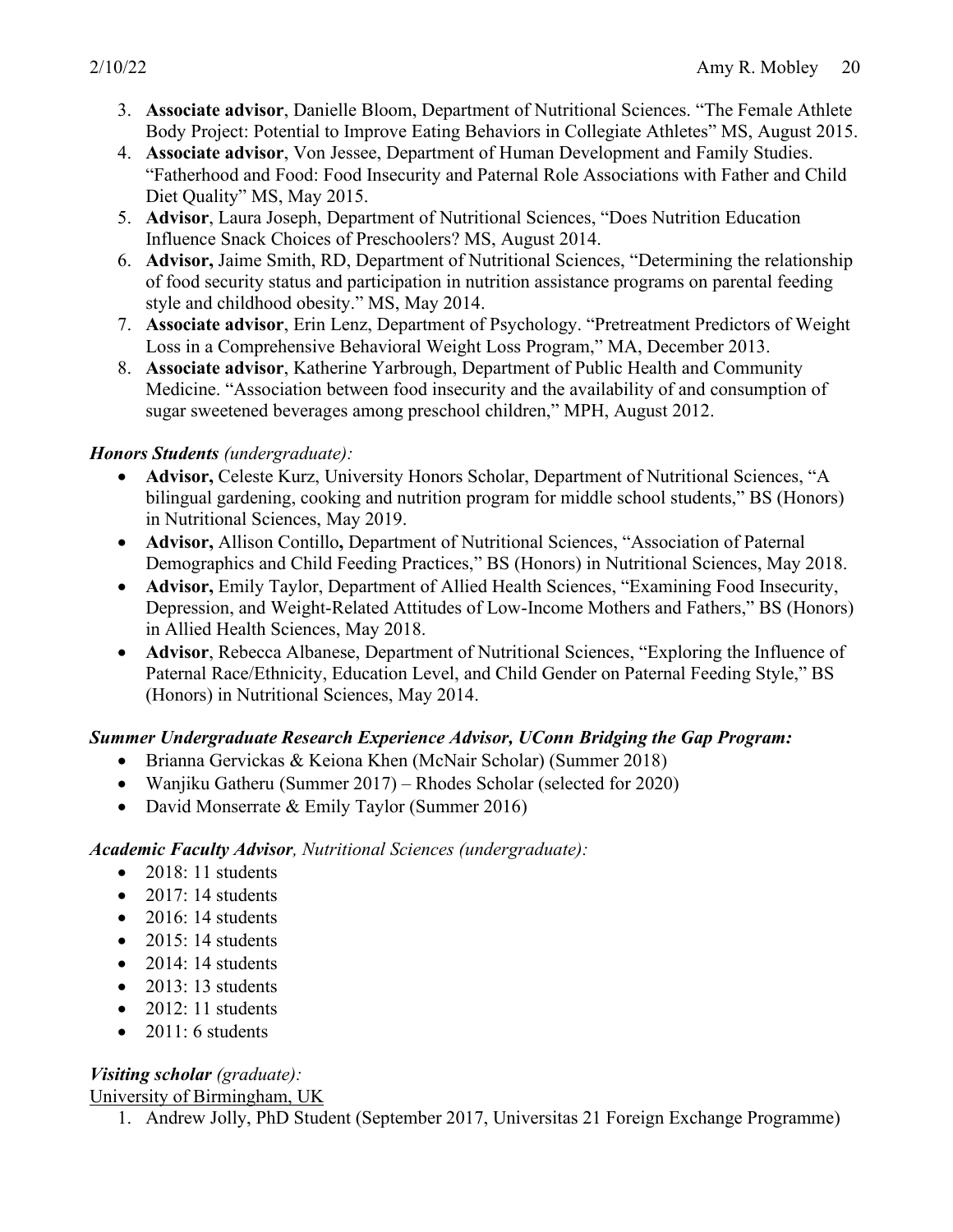### **Students Mentored - Purdue University**

#### *PhD Students:*

- 1. **Co-Chair**, LaShara Davis, MA, Department of Communication. "Beyond '5-A-Day': An examination of memorable messages within a fruit and vegetable intervention for low-income African Americans," Ph.D., August 2011. Post-Graduate Position: Assistant Professor, DeSales University
- 2. Committee member, So Yeong Lim, Department of Agricultural Economics, "The effect of macroeconomic shocks on the Food Stamp Program," Ph.D., August 2011.
- 5. Committee member, Cheryl Armstrong, MS, RD, Department of Foods and Nutrition. "6-n-Propylthiouracil: Orosensory Influence on Taste, Diet, and Chronic Disease Risk" Ph.D., December 2007.

#### *MS Students:*

- 1. **Chair**, Lauren Brace Neuenschwander, RD, Department of Foods and Nutrition. "Evaluation of a web-based nutrition education program for low-income adults," MS, May 2011.
- 2. Committee member, Jennifer Faith, Department of Foods and Nutrition. "Lifestyle behaviors, body mass index and health status similarities in spouses: A large cohort study in the workplace," MS, August 2007.

#### *Honors Students (undergraduate):*

• **Honors' advisor**, Amber Riggin, Department of Foods and Nutrition. "Calcium intake in lowincome women in Indiana," BS in Dietetics/Nutrition, Fitness & Health, December 2009.

#### **Courses Taught**

#### **University of Florida**

| <i>Instructor:</i>              |                                                                                                        |
|---------------------------------|--------------------------------------------------------------------------------------------------------|
| HSC 6318:                       | Planning Health Education Programs (online) (spring 2022 & summer 2022)                                |
| HLP 7939:                       | PhD Professional Development Seminar (Health and Human Performance) (spring 2020)<br>& spring $2021$ ) |
| $HSC 4950$ :<br><b>HSC 6950</b> | Advanced Nutrition Education Methods in the Community (fall 2019 & fall 2020)                          |
| HSC 6904:                       | Readings in Health Education (fall 2020)                                                               |
| HSC 4912:                       | Health Education and Behavior Undergraduate Research (spring 2019-current)                             |

#### *Guest Lecturer:*

| HSC 5925: Determinants of Obesity (fall 2019)                                           |
|-----------------------------------------------------------------------------------------|
| AEC 3065: Issues in Agricultural and Life Sciences (spring 2019)                        |
| HUN 6936: Supervised Teaching in Preventative Health Experience (fall 2018 & fall 2020) |

#### **University of Connecticut**

#### *Instructor:*

| NUSC 1165: Fundamentals of Nutrition, UConn (fall 2012-2016, spring 2018)                  |
|--------------------------------------------------------------------------------------------|
| Enrollment: 120 undergraduate major and non-major students                                 |
| NUSC 3230: Principles of Community Nutrition, UConn (spring 2012-2017)                     |
| Enrollment: 100 undergraduate nutrition science, dietetics and allied health students      |
| NUSC 4295: Special Topics: Dietary Supplements and Nutraceuticals, UConn (fall 2011) – new |
| Enrollment: 18 undergraduate nutrition science and dietetics students                      |
|                                                                                            |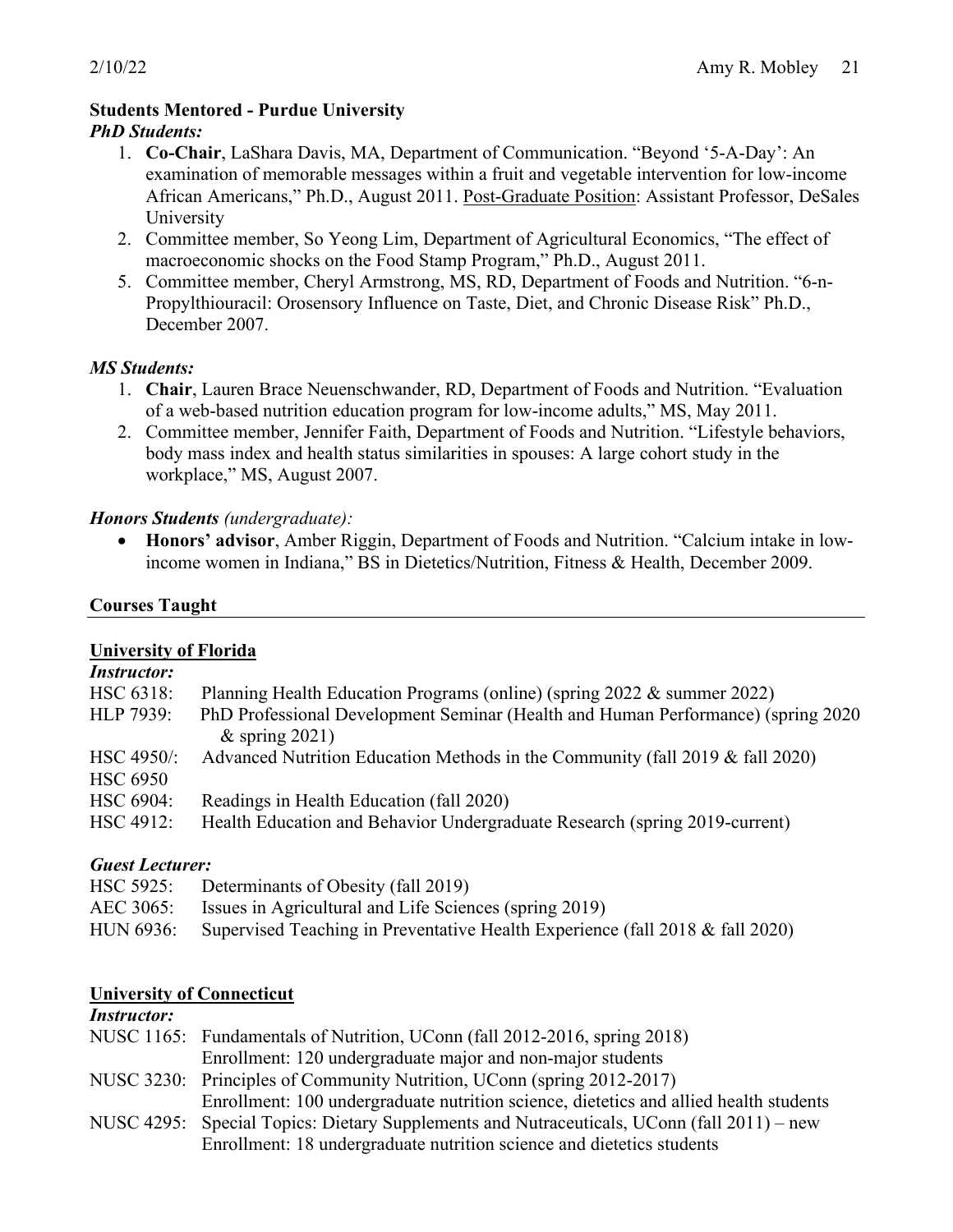- NUSC 5398: Special Topics: Advanced Nutrition Education Methods in the Community, UConn (fall 2013) – new, Enrollment: 5 graduate nutritional sciences and public health students
- NUSC 5398: Special Topics: Obesity Assessment, Prevention and Treatment throughout the Lifecycle, UConn (Fall 2017) – new, Enrollment, 12 graduate nutritional science or allied health sciences students and 2 undergraduate senior allied health students

*Independent Study, Field Experiences, Honors Thesis, Honors Course Conversions* (UConn):

- NUSC 3180: Community Nutrition Experience (2012-2018)
- NUSC 3291: Nutrition Internship (2015-2018)
- NUSC 4299: Independent Study (2013-2018)

NUSC 4296W: Honors Thesis (2014: Rebecca Albanese; 2018: Allison Contillo, Emily Taylor)

#### *Honors Course Conversions:*

| NUSC 4295 (2011:1 student)                                                                                                                                                                                                                                                                                          |  |
|---------------------------------------------------------------------------------------------------------------------------------------------------------------------------------------------------------------------------------------------------------------------------------------------------------------------|--|
| $\frac{1}{2}$ $\frac{1}{2}$ $\frac{1}{2}$ $\frac{1}{2}$ $\frac{1}{2}$ $\frac{1}{2}$ $\frac{1}{2}$ $\frac{1}{2}$ $\frac{1}{2}$ $\frac{1}{2}$ $\frac{1}{2}$ $\frac{1}{2}$ $\frac{1}{2}$ $\frac{1}{2}$ $\frac{1}{2}$ $\frac{1}{2}$ $\frac{1}{2}$ $\frac{1}{2}$ $\frac{1}{2}$ $\frac{1}{2}$ $\frac{1}{2}$ $\frac{1}{2}$ |  |

- NUSC 3230 (2014: 2 students; 2015:3 students; 2016: 2 students; 2017: 2 students)
- NUSC 1165 (2015: 2 students)

#### *Guest Lecturer:*

|                  | NUSC 6319 Research Design and Methods in Nutritional Sciences (spring 2018), UConn |
|------------------|------------------------------------------------------------------------------------|
| <b>HDFS 5002</b> | Designing and Evaluating Health and Wellness Interventions (fall 2017), UConn      |
|                  | HDFS 3095 Food and the American Family (spring 2017), UConn                        |
| <b>PSYC 3885</b> | Obesity Prevention Learning Consortium (fall 1014), UConn                          |
| <b>NUSC 4295</b> | Special Topics: Dietary Supplements and Nutraceuticals (fall 2012), UConn          |
|                  | NUSC 1165 Fundamentals of Nutrition (fall 2011), UConn                             |
|                  |                                                                                    |

#### **Other Universities**

### *Instructor:*

| FN 330:          | Diet Selection and Planning, Purdue University, fall semester (2006-2010)            |
|------------------|--------------------------------------------------------------------------------------|
|                  | Enrollment: 75-112 undergraduate dietetics, nutrition science and non-major students |
| FN 530:          | Public Health Nutrition, Purdue University, spring semester (2007-2009)              |
|                  | Enrollment: 55-86 undergraduate and graduate nutrition major students                |
| <b>NFSC 100:</b> | Elements of Nutrition, University of Maryland (2003, 2004)                           |
|                  | Enrollment: 40 undergraduate major and non-major students                            |
|                  |                                                                                      |

*Graduate Teaching Assistant (laboratory instructor and substitute lecturer):*

- NFSC 380: Nutrition Assessment (2002-2004), University of Maryland
- NFSC 460: Medical Nutrition Therapy (2003-2005), University of Maryland
- HNFM 314: Experimental Foods (1997), The Ohio State University
- HNFM 350: Quantity Food Production (1996), The Ohio State University

#### *Guest Lecturer:*

| FN 105:          | Current Issues in Nutrition and Food Safety (2007-2010), Purdue University      |
|------------------|---------------------------------------------------------------------------------|
| FN 106:          | Profession of Dietetics (2007-2011), Purdue University                          |
| <b>FN 190H:</b>  | Freshman Honors Seminar, College of Family and Consumer Sciences (2006), Purdue |
|                  | University                                                                      |
| <b>FN 290H:</b>  | Sophomore Honors Seminar, Foods and Nutrition (2006-2010), Purdue University    |
| FN 315:          | Fundamentals of Nutrition (2007), Purdue University                             |
| FN 520:          | Medical Nutrition Therapy (2007), Purdue University                             |
| <b>HSCI 201:</b> | Principles of Public Health Science (2007-2011), Purdue University              |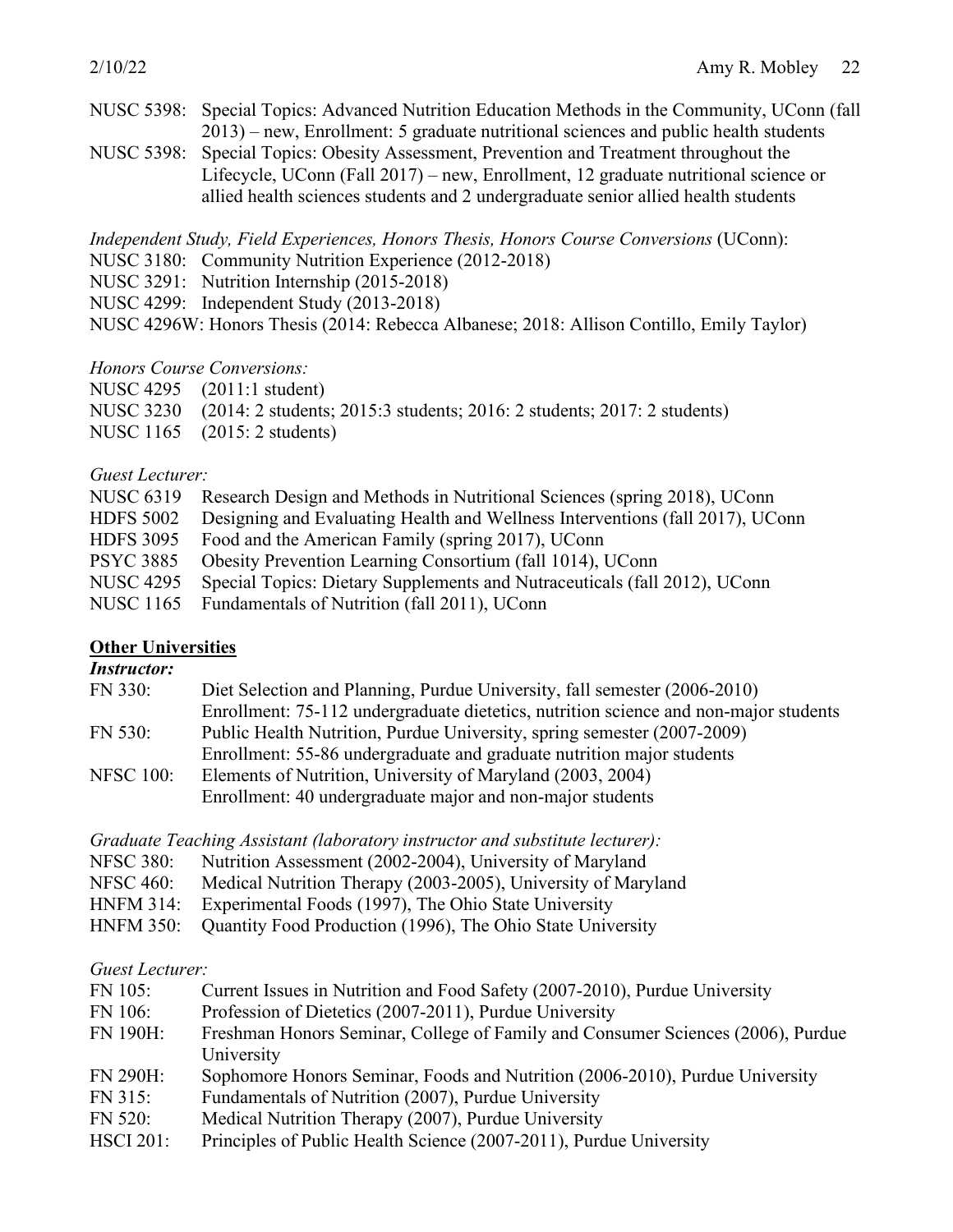| HLTH 140: Personal and Community Health (2003, 2004), University of Maryland |
|------------------------------------------------------------------------------|
| HNFM 210: Fundamentals of Nutrition (1997), The Ohio State University        |

#### **Scientific/Conference Presentations**

#### **International** 9/17 Recruitment, Engagement and Retention of Fathers in Research: What do we know? Conference of experts on fathers' role on children's weight-related behaviours and outcomes. Hosted by University of Guelph. Toronto, Ontario 6/15 Initial evidence and future opportunities in engaging fathers of preschool age children in the prevention of childhood obesity. International Society for Behavioral Nutrition and Physical Activity. Edinburgh, Scotland 5/09 Consumer Research and Educational Tools for the Nutrient Rich Foods Model, International Workshop on Nutrient Richness/ Nutrient Density, Utrecht, The Netherlands **National** 8/21 Parents Nightmare: Food allergies in infancy, Nutrition Education for the Public DPG, Academy of Nutrition and Dietetics webinar 4/20 Initial evidence and future opportunities in engaging fathers of preschool age children in the prevention of childhood obesity, Healthy Eating Research Early Childhood webinar 2/20 Engaging fathers of preschool age children in the prevention of childhood obesity, University of California Nutrition Education Cooperative Extension webinar 12/19 Discourse Analysis: A Novel Technique for Qualitative Analysis, Society for Nutrition Education and Behavior Webinar 7/19 Fathers and Food: Engaging fathers of youth from birth to adolescence in research and nutrition education programs, The Preschool Years, Society for Nutrition Education and Behavior Annual Meeting, Orlando, FL 4/19 "Just One More Bite": Nutrition Education Considerations for Parents of Young Children, NJ Healthy Kids Initiative Symposium, Rutgers University, New Brunswick, NJ 4/18 Bridging the Gap: Summer Experiential Learning in Food and Nutrition, United States Department of Agriculture Annual PD Meeting, Washington, DC 7/17 Can Community Coaching Enhance Coalitions' Capacity to Create Healthy Nutrition and Physical Activity Environments for Young Children in Rural Communities? Society for Nutrition Education and Behavior, Washington, DC 4/16 Current Limitations and Future Opportunities in Evaluating Behavioral Nutrition Interventions in the Community, Experimental Biology meeting, San Diego, CA 7/15 Evaluating the MyPlate Communication Initiative: Evidence to Date and a Call for Crowdsourcing, Society for Nutrition Education and Behavior, Pittsburgh, PA 1/14 Food & Fiber Summit, Kellogg Company, Washington, DC 10/12 Careers in Dietetics, Future Options to Consider, Academy of Nutrition and Dietetics Food and Nutrition Conference and Expo, Philadelphia, PA 10/11 Today's Fiber Deficit: Assessing Opportunities to Fill the Gap: Consumer Insights, Kellogg's Fiber Roundtable, Chicago, IL 3/11 Going with the Grain: Solutions to Achieve 2010 Dietary Guidelines Fiber Recommendations, Society for Nutrition Education and Behavior National Webinar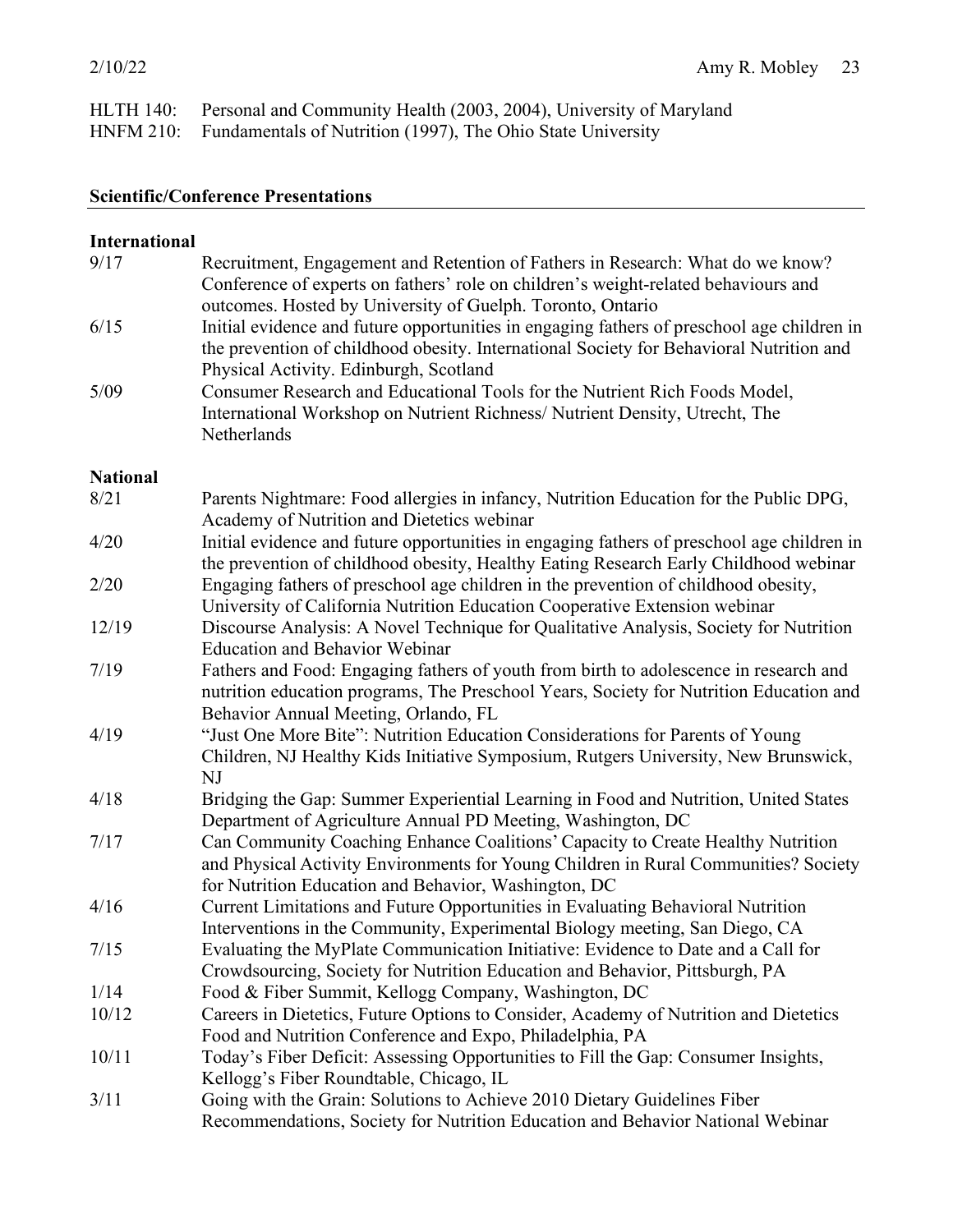| 2/10/22               | Amy R. Mobley<br>24                                                                                                                                                                                                |
|-----------------------|--------------------------------------------------------------------------------------------------------------------------------------------------------------------------------------------------------------------|
| 11/10                 | Novel Approaches to Help Americans Meet Dietary Fiber Intake Goals, American<br>Dietetic Association Food and Nutrition Conference and Expo, Boston, MA                                                            |
| 4/09                  | Helping Americans Achieve Better Health with Nutrient Rich Foods: A Scientifically<br>Valid, Consumer Driven Approach Nutrition News Forecast, American Dietetic<br>Association Spokesperson training, Chicago, IL |
| 12/08                 | Nutrient Rich Foods: A Positive Approach to Building Healthy Diets, National Webinar<br>for Health Professionals                                                                                                   |
| 11/08                 | Nutrient Rich Foods: A Positive Approach to Building Healthy Diets, ADA Dietitians<br>in Business and Communications and Nutrition Education for the Public Dietetic<br>Practice Groups, National Webinar          |
| 10/08                 | Putting the Nutrient Rich Foods Index into Practice: Tools for Consumer Applications,<br>American College of Nutrition Annual Meeting, Washington, DC                                                              |
| <b>Regional/State</b> |                                                                                                                                                                                                                    |
| 10/15                 | Initial Evidence And Future Opportunities In Engaging Fathers Of Preschool Age<br>Children In The Prevention Of Childhood Obesity, University of Rhode Island,<br>Department of Nutrition and Food Sciences        |
| 7/11                  | The New Dietary Guidelines: Putting Policy into Practice, Florida Dietetic Association<br>Annual Meeting, Weston, FL                                                                                               |
| 4/09                  | Helping Consumers Make Sense of Front of Pack Labeling, Nebraska Dietetic<br>Association Annual Meeting, Lincoln, NE                                                                                               |
| Local                 |                                                                                                                                                                                                                    |
| 3/16                  | Community-based Practices and Policies to Prevent Early Childhood Obesity,<br>Mansfield Advocates for Children, Mansfield Town Council, Mansfield, CT                                                              |
| 3/15                  | Don't forget about Dad: Novel Approaches to Childhood Obesity Prevention" UConn<br>Center for Health, Intervention and Prevention Obesity seminar, Storrs, CT                                                      |
| 3/11                  | Attitudes, Beliefs and Barriers Regarding Milk/Milk Product Consumption in Older<br>Women, Corporate Affiliates, Purdue University                                                                                 |
| 2/11                  | Attitudes, Deliofs and Demicus Decending Milly Milly Ducduct Consumption in Olden                                                                                                                                  |

- 2/11 Attitudes, Beliefs and Barriers Regarding Milk/Milk Product Consumption in Older Women, Center for Aging in the Life Course, Purdue University
- 1/11 Community-Based Research to Improve Nutrition Programming and Outreach, Department of Nutritional Sciences, University of Connecticut, Storrs, CT
- 5/09 Nutrition for Sale: Marketing your Nutrition Message to Change Behavior, Nutrient Rich Symposium, Greenwood, IN
- 5/09 Nutrient Rich Foods: A Positive Approach to Building Healthy Diets, May Conference, Purdue University, West Lafayette, IN
- 4/07 Behavioral-based Approaches for Chronic Disease Prevention and Treatment: Tips for Nutrition Practice, Indiana Committee on Renal Nutrition, Indianapolis, IN

#### **Other Presentations or Trainings**

| 12/20 | Health and Human Performance Graduate School Recruitment webinar, University of    |
|-------|------------------------------------------------------------------------------------|
|       | Florida, Gainesville, FL                                                           |
| 10/20 | The Importance of Research in Healthcare, Discussion Panel, MHPMP (Minority        |
|       | Health Professional Program) and APSA (American Physician Scientists Association), |
|       | University of Florida, Gainesville, FL                                             |
| 10/19 | Graduate Education in Health Education and Behavior at University of Florida,      |
|       | Bethune-Cookman University, Daytona Beach, FL                                      |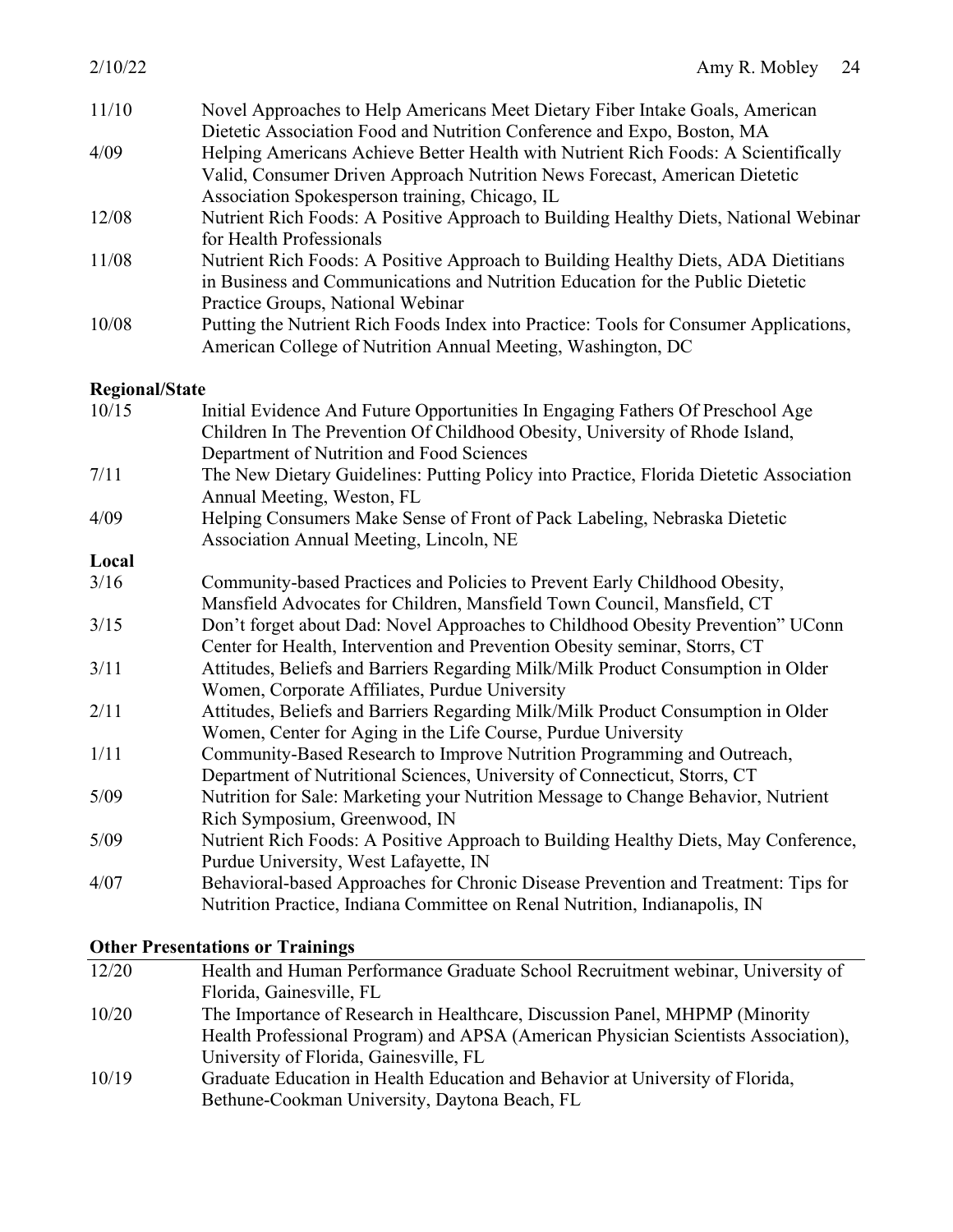| 2/10/22 | Amy R. Mobley<br>25                                                                                                                                                                |
|---------|------------------------------------------------------------------------------------------------------------------------------------------------------------------------------------|
| 2/19    | New Projects Focused on Preventing Early Childhood Obesity, IFAS, Family &<br>Consumer Sciences Monthly Connection Webinar, University of Florida, Gainesville,<br>FL              |
| 9/18    | Novel Approaches to Early Childhood Obesity Prevention, Department of Health<br>Education and Behavior, University of Florida, Gainesville, FL                                     |
| 4/11    | Facts & Fallacies: Nutrition in the Golden Years, Purdue University Retirement<br>Association                                                                                      |
| 9/10    | Update of Web-based Nutrition Education Project and Nutrition Education Evaluation<br>Tools Process, Indiana Nutrition Education Programs Annual Training, Indianapolis, IN        |
| 5/10    | Cost Benefit Analysis Project Training, Statewide Webinar, Indiana Family Nutrition<br>Program (SNAP-Ed)                                                                           |
| 4/10    | Comparison of Web-based Versus In-Person Nutrition Education Project Training,<br>Statewide Webinar, Indiana Family Nutrition Program (SNAP-Ed)                                    |
| 2/10    | Environmental and Policy Approaches to Promoting Healthy Eating and Physical<br>Activity in Indiana Communities, Purdue University Healthy Planet Symposium, West<br>Lafayette, IN |
| 12/09   | Front-of-Pack Labeling and Nutrient Rich Foods, Statewide Webinar, Purdue Extension<br>and Indiana Nutrition Education Programs (SNAP-Ed, EFNEP)                                   |
| 9/09    | Calcium Project Results and New Surveys Review, Indiana Nutrition Education<br>Programs Annual Training, Indianapolis, IN                                                          |
| 4/09    | Small Steps to Health: Impact Evaluation, Priester National Extension Health<br>Conference, Indianapolis, IN                                                                       |
| 4/09    | Short-term and Medium-term Evaluation Tools Refresher, Indiana Family Nutrition<br>Program, Statewide Video Teleconference                                                         |
| 2/09    | Influence of a Label Reading Video on Nutrition Knowledge Project Training, Special<br>Webinar, Indiana Family Nutrition Program (SNAP-Ed)                                         |
| 4/08    | Short-term and Medium-term Evaluation Tools Refresher, Indiana Family Nutrition<br>Program, Statewide Video Teleconference                                                         |
| 4/08    | Healthy Habits for Life, Alpha Chi Omega sorority, West Lafayette, IN                                                                                                              |
| 12/07   | Introduction to New Short-term and Medium-term Evaluation Tools for the Indiana<br>Family Nutrition Program, Statewide Video Teleconference                                        |
| 12/07   | Calcium Assessment in Low-income Women Project, Statewide Video Teleconference,<br>Indiana Nutrition Education Programs (SNAP-Ed, EFNEP)                                           |
| 8/07    | Formative Testing Results of New Short-term and Medium-term Evaluation Tools,<br>Indiana Family Nutrition Program Annual Training, Peru and South Paoli, IN                        |
| 7/07    | Friend or Foe? Emergency Food Assistance Programs & Clients with a Medical<br>Condition, Indiana TEFAP Advisory Committee, Indianapolis, IN                                        |
| 5/07    | Social Marketing Overview, Indiana Family Nutrition Program May Retreat, West<br>Lafayette, IN                                                                                     |
| 5/07    | Certification in Human Subjects Research/Institutional Review Board, Purdue<br>University Indiana Family Nutrition Program, Statewide Video Teleconference                         |
| 3/07    | Career Guidance for Graduate Nutrition Students, Penn State Nutrition & Dietetics<br>Alumni Society Mentoring Luncheon, State College, PA                                          |
| 4/07    | Ask Amy: Answers to Your Most Common Nutrition Questions, Indiana Family<br>Nutrition Program Annual Training, Peru and South Paoli, IN                                            |
| 2/07    | Meal Planning for Low-Income Audiences Training, Indiana Family Nutrition Program,<br>West Lafayette, IN                                                                           |
| 9/05    | Family Mealtime: Connecting Families with Food, Maryland Dietetic Association,<br>Hanover, MD                                                                                      |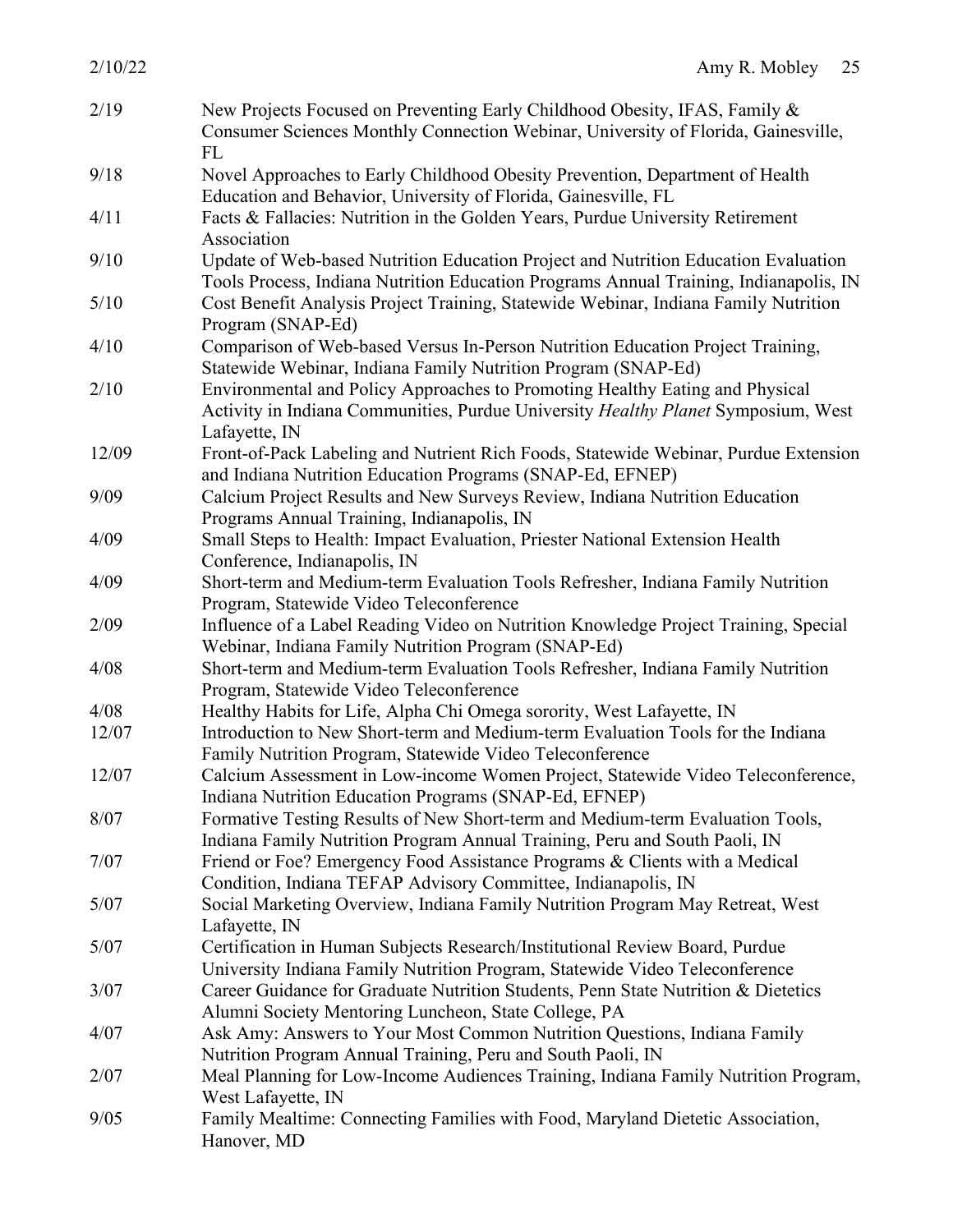| 2/10/22 | Amy R. Mobley                                                                   | 26 |
|---------|---------------------------------------------------------------------------------|----|
| 4/02    | Feeding Kids in the New Millenium: Challenges and Controversies                 |    |
|         | Ohio Chapter, Pediatric Nurse Practitioners and Nurse Associates, Dayton, OH    |    |
| 4/02    | Got Media Skills?                                                               |    |
|         | Ohio Chapter, Pediatric Nurse Practitioners and Nurse Associates, Dayton, OH    |    |
| 3/02    | The Expanding Role of Probiotics in Human Health                                |    |
|         | The Ohio State University, Columbus, OH                                         |    |
| 3/02    | Functional Foods, Past and Present, Columbus Dietetic Association, Columbus, OH |    |
| 4/01    | Have You Fed Your Bones Today? Making the Calcium Connection                    |    |
|         | North American Taiwanese Women's Association meeting, Columbus, OH              |    |
| 3/01    | Calcium, Whether You Are 6 or 60, You Never Outgrow Your Need                   |    |
|         | Ohio Dietetic Technicians, Annual Meeting, Columbus, OH                         |    |
| 1/01    | Calcium, Whether You're 6 or 60, Columbus Dietetic Association, Columbus, OH    |    |
| 11/00   | Dairy Council Resources/Get Up and Grow Program                                 |    |
|         | Central Ohio WIC Regional Directors Meeting, Columbus, OH                       |    |
| 3/00    | Calcium throughout the Lifecycle                                                |    |
|         | Ohio Society for Public Health Education annual meeting, Columbus, OH           |    |
| 3/00    | What's Your Nutrition IQ? Ohio Women's Farm Bureau, Columbus, OH                |    |
| 2/00    | Mature Americans, Mind Your Minerals Ohio State University Faculty Emeriti,     |    |
|         | Nelsonville, OH                                                                 |    |
| 6/99    | Think Your Drink, Ohio WIC educators' annual meeting, Reynoldsburg, OH          |    |
| 4/99    | Nutrition Update: Dietary Approaches to Stopping Hypertension                   |    |
|         | National Student Nurses Association Annual Meeting, Pittsburgh, PA              |    |
| 3/99    | The DASH Study: Implementing the Results, Dietetic Association, Columbus, OH    |    |
| 2/98    | Beans, Berries and Grapes, Oh My! Ohio Power Show, Columbus, OH                 |    |
| 12/97   | The Mighty Soybean – Its' Contribution to Nutrition and Health                  |    |
|         | Riverside Methodist Hospital nutrition department, Columbus, OH                 |    |

### **Additional Training**

| 2014       | Grantsmanship Training Workshop for Health Behavior Researchers, Center for |
|------------|-----------------------------------------------------------------------------|
|            | Health, Intervention and Prevention, University of Connecticut              |
| 2010       | Teaching for Tomorrow Fellowship Program, Purdue University                 |
| 2009, 2011 | Grant Writers' Seminars and Workshops, LLC                                  |
| 2007       | Social Marketing Training Academy, Center for Social Marketing              |
|            | College of Public Health, University of South Florida                       |
| 2007       | American Dietetic Association Leadership Institute                          |
| 2006       | USDA/CSREES North Central Regional Integrated Grant Program Workshop        |
| 2006       | Preventing Childhood Obesity: An Ecological Approach Distance Course        |
|            | Division of Nutritional Sciences & eCornell, Cornell University (6 weeks)   |
| 2004       | Certificate of Training in Adult Weight Management                          |
|            | Commission on Dietetic Registration, American Dietetic Association          |
| 1998-2002  | Media Spokesperson Training, National Dairy Council                         |

#### **Professional Memberships and Leadership Activities**

# *Memberships*

Academy of Nutrition and Dietetics

- Weight Management Dietetic Practice Group
- Nutrition Education for the Public Dietetic Practice Group
- Public Health/Community Nutrition Dietetic Practice Group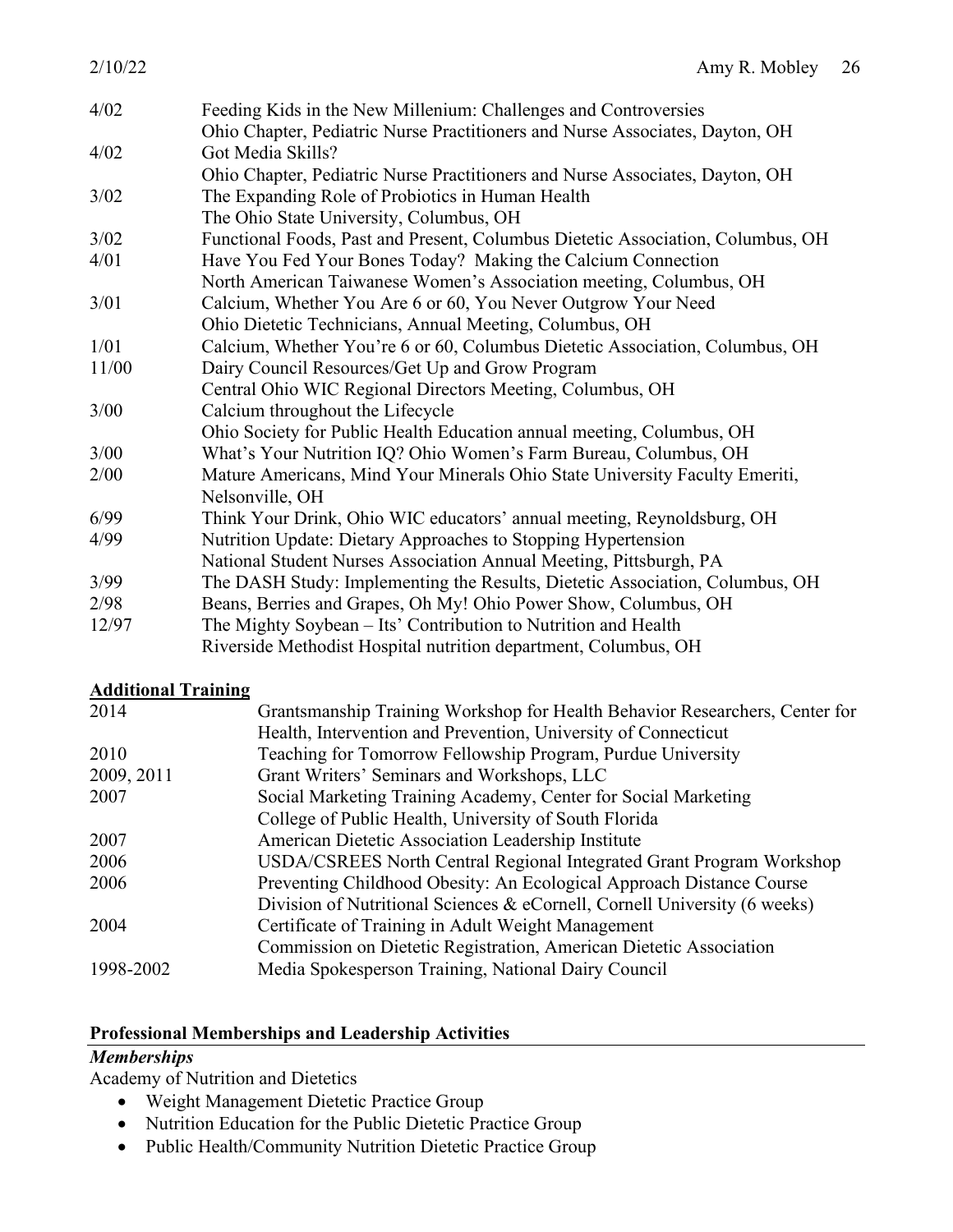American Society for Nutrition (ASN)

- Nutrition Education and Behavioral Science Research Interest Section (RIS)
- Obesity RIS
- Community and Public Health RIS

Society for Nutrition Education and Behavior

- Higher Education Division
- Research Division
- Children's Division

Florida Academy of Nutrition and Dietetics

# *Leadership Activities*

American Society for Nutrition (ASN), Nutrition Education and Behavioral Science RIS

- Past-Chair (June 2016-May 2017)
- Chair (March 2015- June 2016)
- Coordinator & Judge, Emerging Leaders in Nutrition Science Poster Competition (2015 & 16)
- Awards committee (2017)
- Major Symposium chair (2016)
- Chair-elect  $(2014-2015)$
- Chair, social media committee (2014-2015)
- Abstract reviewer (2015, 2016, 2019, 2020)
- Mentoring Program Steering Committee (2011-2012)
- Chair, Childhood Obesity Prevention Mini-symposium (2015 & 2016)
- Co-chair, Nutrition Education and Behavior Change Mini-symposium (2014)

# ASN

- Review Committee, Nutrition Scholarship Sponsored by Herbalife Nutrition (2019, 2020)
- Graduate and Professional Education Committee, Student Liaison (2004-2006)

Academy of Nutrition and Dietetics

- Nutrition Education for the Public, Dietetic Practice Group
	- o Chair (June 2021-present)
	- o Chair-elect (June 2020-May 2021)
- Weight Management, Dietetic Practice Group
	- Director, Membership Recruitment and Retention (2008-2009)
	- Associate Director, Membership Recruitment and Retention (2007-2008)
- Representative, Nutrient Rich Foods Coalition (NFRC)- Consumer Communications and Nutrition Behavior Advisory Committee (2007-2013)

Society for Nutrition Education and Behavior

- Journal Committee (2018-present)
- Director-at-Large (2017-2020)
- Co-Chair, Membership Committee (2017-2020)
- Board Liaison, Student Committee (2017)
- Board Liaison, Weight Realities Division (2017)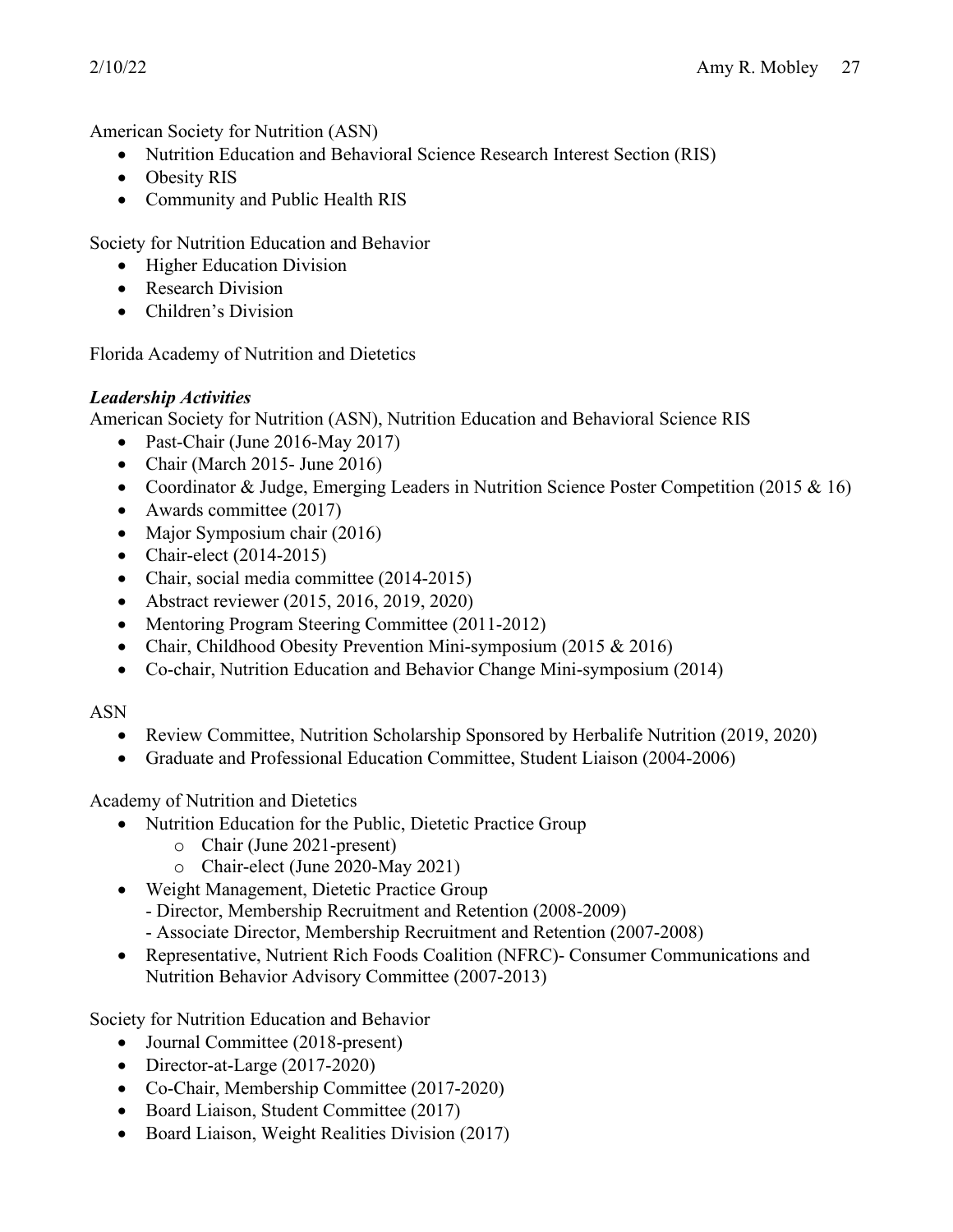- Annual Meeting Research Abstract Reviewer (2014, 2021)
- Annual Meeting Program Proposal Reviewer (2012, 2014)

Kellogg Company, Nutrition Communication and Consumer Behavior Consultant (2010-2013)

Maryland Dietetic Association (2002-2006)

- State Media Spokesperson (2004-2006)
- Nominating & Public Relations Committee (2004-2006)

Columbus Dietetic Association

- Chair, Public Relations (2000-2001)
- Elect, Public Relations (1999-2000)
- Member, "Super Sunday" Annual Race Committee (2000)
- Chair, National Nutrition Month Committee (2000)
- Member, National Nutrition Month Committee (1999)
- Member, Nominating, Scholarships & Awards Committee (1998-1999)

Ohio Nutrition Council (1998-2002)

- President (2001-2002)
- President-Elect (2000-2001)
- Member, Strategic Planning Committee (2000-2002)
- Chair, Publicity & Media Awards (1998-2000)
- Newsletter Contributor (2000-2002)
- State of Ohio Science Fair Judge, Human Nutrition Award (2001, 2002)

The Ohio State University

- Dietetic Internship Advisory Committee Member, Department of Human Nutrition & Food Management (1998-1999)
- Didactic Program in Dietetics Advisory Committee, Department of Human Nutrition & Food Management (1997)
- Vice President, Graduate Society of Nutritional Sciences (1996-1998)

The Pennsylvania State University

- Past President, Nutrition & Dietetics Alumni Society (2005-2006)
- President, Nutrition & Dietetics Alumni Society (2004-2005)
- Member, College of Health and Human Development Alumni Board (2004-2005)
- Vice President, Nutrition & Dietetics Alumni Society (2002-2004)
- Secretary, Nutrition & Dietetics Alumni Society (2000-2002)
- Nominating Committee Chair, Nutrition & Dietetics Alumni Society (2002)
- Student Awards Chair, Nutrition & Dietetics Alumni Society (2001, 2002)

University of Maryland, Food and Nutrition Graduate Society (2002-2006), President (2003-2004)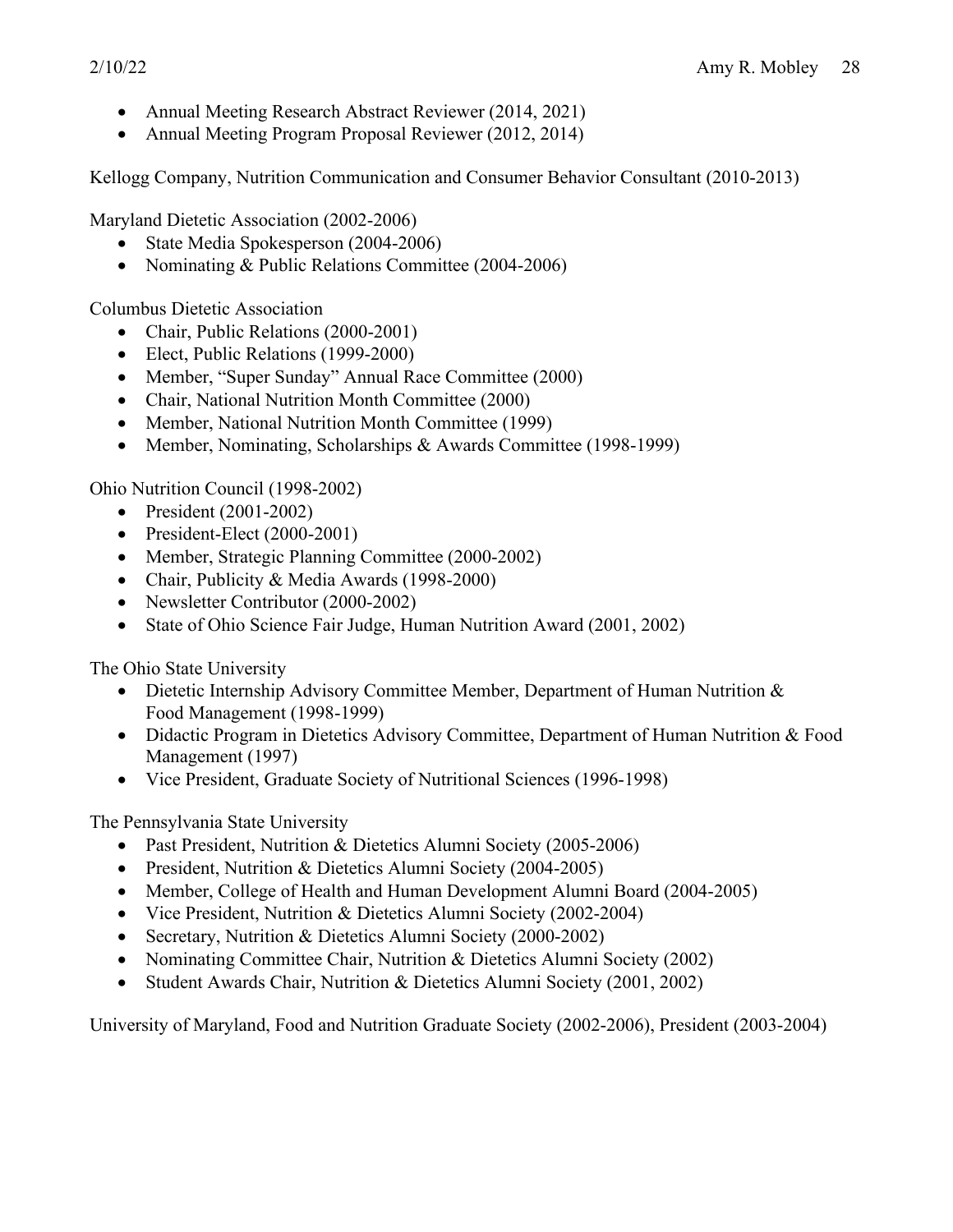### **University Service and Community Outreach Activities**

### *University of Florida*

|                 | College – Health and Human Performance (HHP)                |
|-----------------|-------------------------------------------------------------|
| 2020-present    | Member (elected), Faculty Affairs Committee                 |
| $2019$ -present | Member, Graduate Faculty Committee                          |
| 2019-present    | Member, Graduate Coordinators                               |
| $2019$ -present | Member, Curriculum Committee                                |
| 2019-present    | Member, Assessment Committee                                |
| 2019            | Member, Search Committee, Assistant Dean of Faculty Affairs |
| 2018            | Member (elected), Tenure and Promotion (T&P) Committee      |
|                 |                                                             |

*Department –Health Education and Behavior (HEB)*

| $2021$ -present | Chair, MS Admissions Committee                              |
|-----------------|-------------------------------------------------------------|
| 2020-present    | Member, Curriculum Committee                                |
| 2019-present    | Chair, Graduate Program Advisory Committee                  |
| 2019-present    | Member, HEB Leadership Council                              |
| 2019-present    | Member, Course Scheduling Committee                         |
| 2018-present    | Member & Chair (2018), Academic Personnel (T&P) Committee   |
| 2019-2020       | Member, HEB MS Online Committee                             |
| 2019-2020       | Member, Tenure Track Faculty Search Committee               |
| 2018-2019       | Chair, Search Committee, Mary F. Lane Endowed Professorship |
| 2018-2019       | Chair, Search Committee, Associate/Full Professor           |
| 2018-2019       | Member, Search Committee, Department Chair                  |
| 2018            | Chair, Recognition Committee                                |
|                 |                                                             |

# *University of Connecticut*

| University  |                                                                                                                                                                |
|-------------|----------------------------------------------------------------------------------------------------------------------------------------------------------------|
| 2018        | Elected member, University Senate                                                                                                                              |
| 2017        | Grant Panel, UConn InCHIP Graduate Student Research Seed Grant                                                                                                 |
| 2016        | Grant Panel, Research Excellence Program, Office of the Vice President for<br>Research                                                                         |
| 2016        | Grant Panel, UConn/UConn Health Dental School Interdisciplinary Grant<br>program, InCHIP                                                                       |
| 2016-2018   | Interdisciplinary Graduate Certificate in Obesity Prevention Committee, InCHIP                                                                                 |
| 2015-2016   | Centers & Institutes Re-Envisioning Committee, University of Connecticut                                                                                       |
| 2014        | NEASC Accreditation subcommittee, University of Connecticut                                                                                                    |
| 2014        | Connecticut Institute for Clinical and Translational Science/Center for Health,<br>Intervention and Prevention Obesity Research Interest Group Leadership Team |
| 2014        | <b>CHIP Obesity Research Seed Grant reviewer</b>                                                                                                               |
|             | College – Agriculture, Health and Natural Resources (CAHNR)                                                                                                    |
| 2017        | Public Health Undergraduate Major, Exploratory Committee                                                                                                       |
| 2015        | <b>Sustainability Graduate Program Development Committee</b>                                                                                                   |
| 2015 & 2016 | Undergraduate commencement ceremony marshal                                                                                                                    |
| 2015        | Open House, incoming undergraduate students                                                                                                                    |
| 2015        | UConn Reads CAHNR/CLAS Event, Food Expert "Life raft" Debate                                                                                                   |
| 2014        | Graduate Research Forum Judge                                                                                                                                  |
| 2012-2018   | Cooperative Extension and Engagement Committee                                                                                                                 |
|             |                                                                                                                                                                |